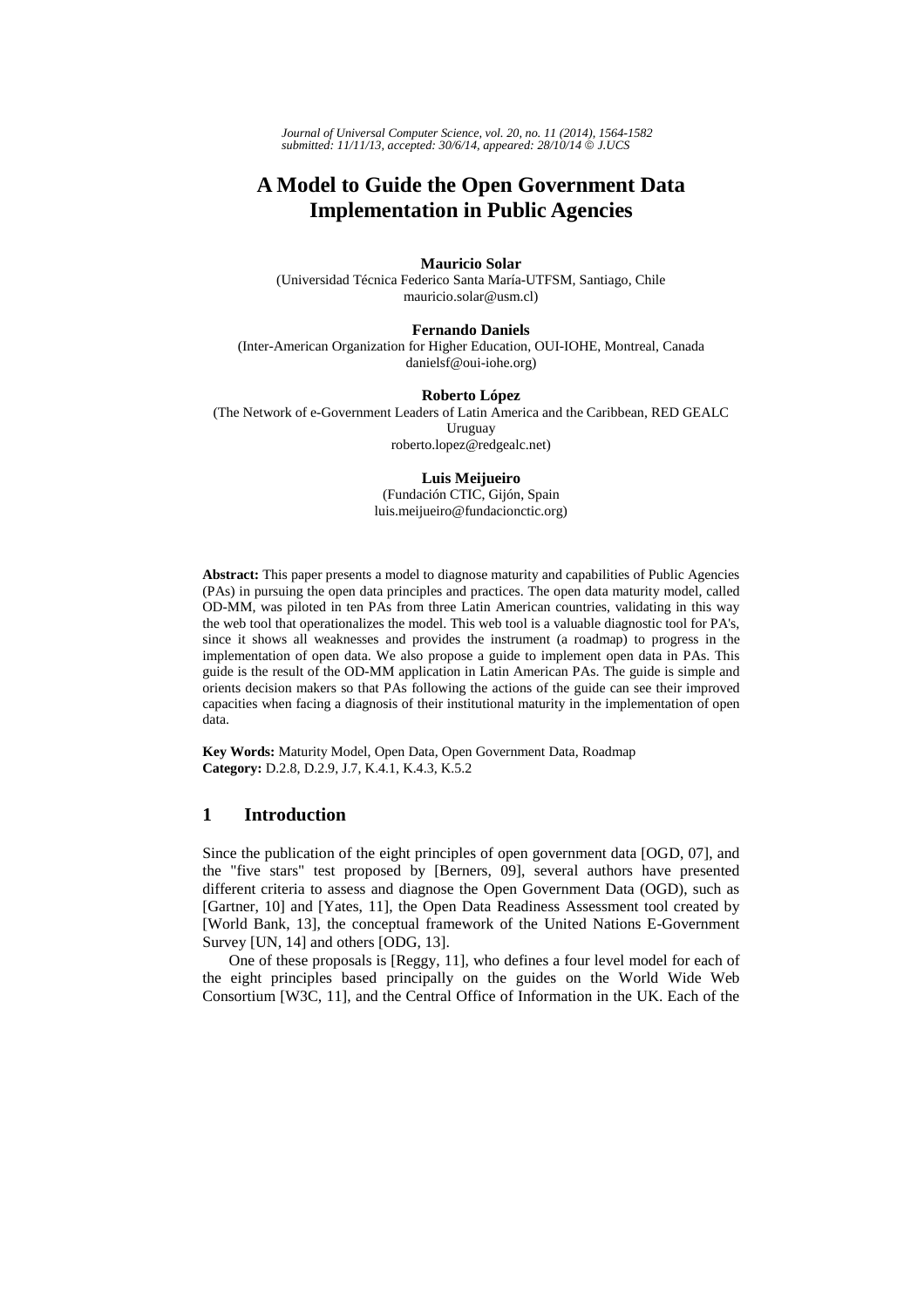eight principles has a score assigned according to its level: Level 0-0%; Level 1-33%; Level 2-66%; and Level 3-100%. A compound indicator assesses global quality of every program by calculating an average score associated with the eight principles.

"Methodology for releasing Open Data" [MELODA, 11] provides a tool for releasing information to society, specifically from the public sector, and from the private sphere as well. The focus of this approach is to maximize the use of information released, including commercial uses, or mixed with private resources. The analysis covers three dimensions: "Legal Framework", "Technical Standards", and "Accessibility to Information". There are five maturity levels for each dimension.

[Morgan, 10] recommends in his blog developing a three dimension maturity model and four maturity levels. Levels proposed are, emerging (level 1), practicing (level 2), enabling (level 3); and leading (level 4). The three dimensions proposed by [Morgan, 10] are, "Strategy and Policy"; "Availability," and "Description & Documentation Practices."

The implementation model published by [Lee, 11] recommends agencies to advance their open government initiatives incrementally in stages, moving from one stage to another as they mature their adoption of open government. Starting from increasing data transparency (stage 1), the process moves on to improving open participation (stage 2), enhancing open collaboration (stage 3), and realizing ubiquitous engagement (stage 4). Lee and Kwak [Lee, 11] argue that by following this sequence, agencies can minimize risk, and effectively harness the power of social media in order to engage the public.

In [Kalampokis, 11] has proposed a stage model for OGD with two main dimensions, namely, organizational & technological complexity, and added value for data consumers. Kalampokis et al. [Kalampokis, 11] admit that, despite the potential that the various models, recently emergent in literature, as those previously presented, there is currently a lack of roadmaps, guidelines, and benchmarking frameworks to drive and measure OGD progress. So, robust methodology and measurement frameworks are needed [Stragier, 10].

[Solar, 12] presents the maturity model design to establish Open Data capacities in a Public Agency (**PA**), named OD-MM (Open Data Maturity Model). The operationalization of the OD-MM was through a web tool developed by researchers of UTFSM with the participation of CTIC Foundation and the support of the Organization of American States (OAS), Red GEALC, and IDRC. The advantage of the OD-MM is that, from the diagnosis of a PA it automatically generates the roadmap with recommendations to evolve to higher levels of organizational maturity.

Government representatives of Chile, Colombia, and El Salvador, civil society and open data application developers validated the OD-MM in conceptual terms, followed by the implementation of the web tool for data survey that the model needs for its validation through a pilot [Solar, 13a]. The experience of applying a pilot to ten PAs in three Latin American countries, gave the base to assume the weaknesses detected in the diagnosis of these PAs, and propose the actions as a guide to reach level 3 of maturity, or very close to it [Solar, 13b].

In the following section, a brief summary introduces the OD-MM maturity model. The application of the model was at a pilot level, in ten PAs of three Latin American countries (Chile, Colombia, and El Salvador); section 3 shows its results, as well as the region-wide diagnosis. In relation to data opening, and given the diagnosis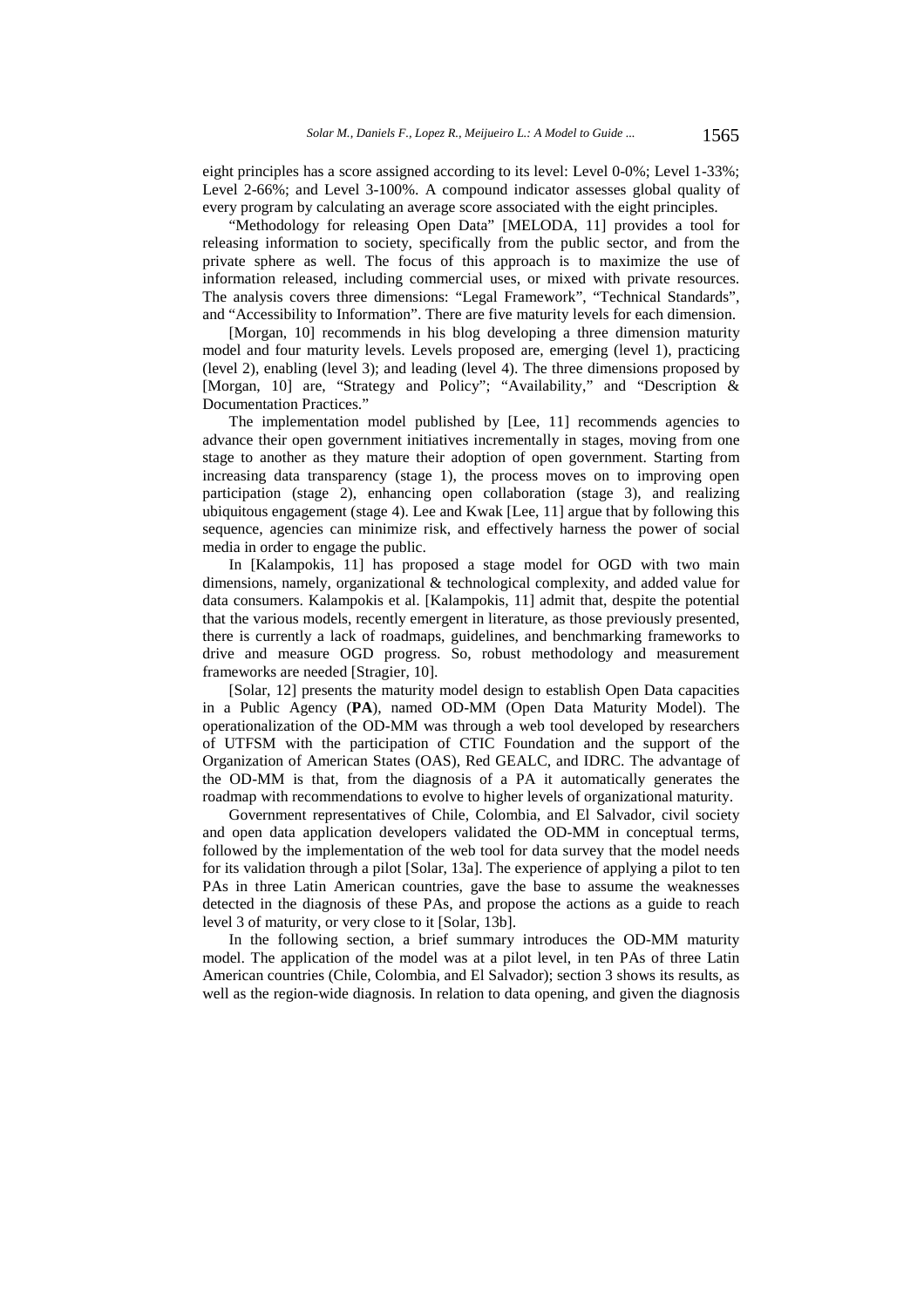and the reality of each PA in the region, the model automatically generates a roadmap with the recommendation that institutions must follow to evolve to higher maturity levels in the organization. Section 4 presents an example of a roadmap generated in the pilot. Section 5 shows the guide to implement open data in PAs, and the last section shows the conclusions.

## **2 Maturity Model and Open Data Capacities**

The important elements that have been identified in literature and should be considered when diagnosing the implementation of Open Data at PA level are those that stand out in successful cases described in literature. Among these perspectives the followings appear in almost all proposals, being important to be considered:

- The **establishment** of a PA, given that the importance of leadership and strategy in OGD initiatives is highlighted in the literature.
- The **legal aspect** allows for having a legal frame when implementing *Open Data*.
- The **technological perspective** on the accomplishment of *Open Data* principles, such as access to data, data quality and its availability.
- The **citizen perspective** from participation and collaboration point of view.
- And **developers** and entrepreneurs in the reuse of data.

All these elements are considered in the maturity model proposal to assess the capabilities and maturity of public institutions in the Open Data implementation. We merge the first two perspectives (establishment and legal aspects) into a single domain, as well as the last two already mentioned (citizen and developer's perspective), so that the proposed model has three perspectives or domains.

OD-MM is on three levels hierarchically structured: Domain, Sub-domain (SD) and Variables (*Vi*). The designed OD-MM incorporates three domains; each one made of three SD's. [Solar, 12] describes the conceptualization of 33 variables defined and is distributed in nine SDs. Four capacity levels, from 1 to 4 (Inexistent, Incipient, Existent and Advanced), were established to assess the capacity in each of these variables.

### **2.1 Connection of Variable Capacities and SD's**

Weights (*wi*) of variables (*Vi*) for OD-MM model, determined through a methodology explained in [Solar, 12], allowed to establish the weight for each SD. Table 1 shows the weight of every variable in each Subdomain and Domain. In this way, 100% of an SD weight is distributed among the variables it is composed of, i.e., *External Regulation*s (0.2), *Internal Regulations* (0.4), and *Licensing* (0.4), add up to 1, equivalent to 100%.

Thus, the capacity level (CL) of a SD turns out to be an weighted sum  $(w_i)$  of their constituent CL variables (*Vi*), according to Equation 1.

$$
CL_{SD} = \sum_{i=1}^{n} (CL(V_i) \times w_i)
$$
 (Eq. 1)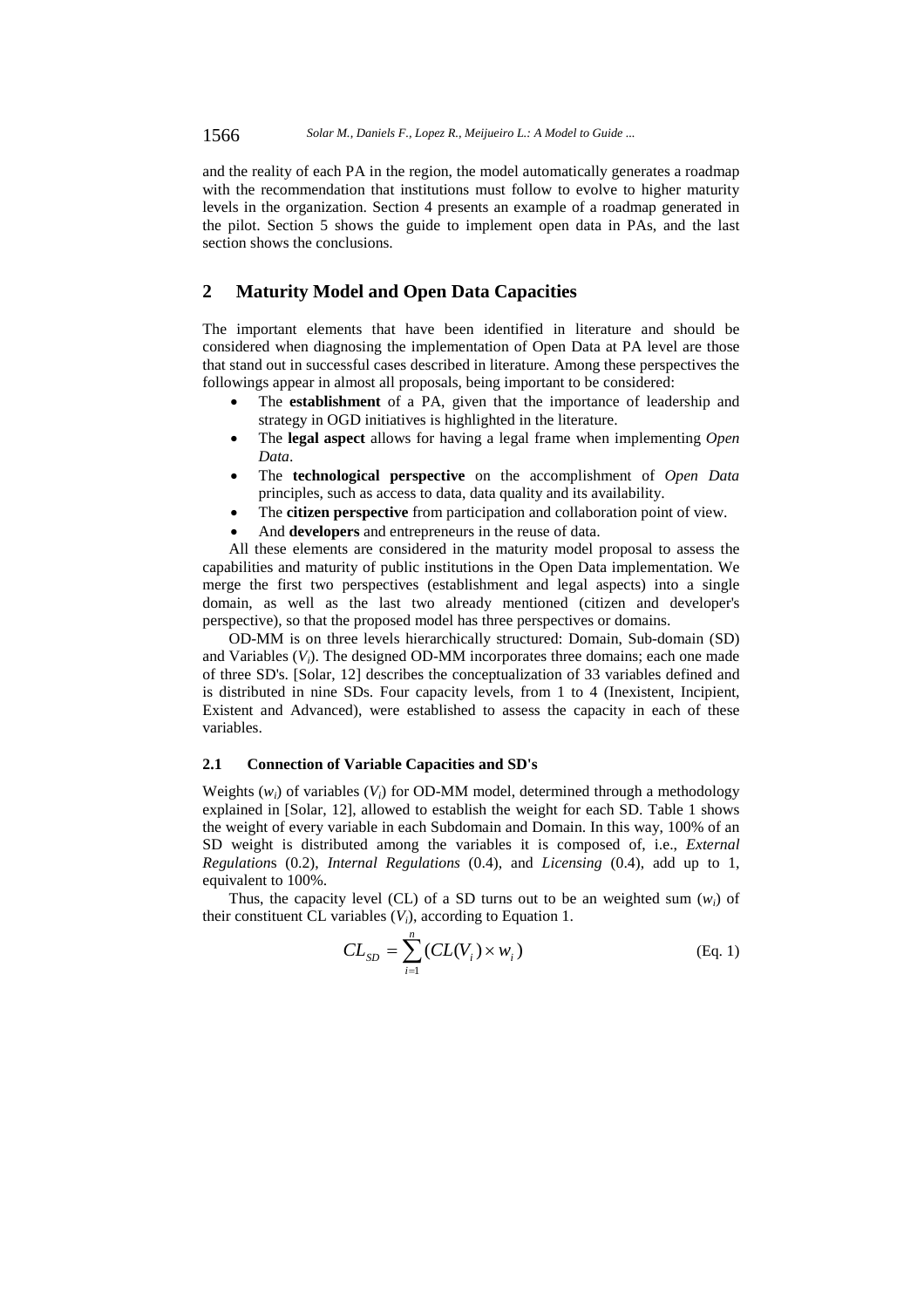| <b>Domain</b>   | Subdomain            | <b>Variable</b>                        | $W_i$ |
|-----------------|----------------------|----------------------------------------|-------|
|                 | Strategy, Leadership | Strategy                               | 0.3   |
|                 | & Institutional      | Leadership                             | 0.4   |
|                 | Framework            | <b>Institutional Framework</b>         | 0.3   |
| Institutional & | Laws $&$             | <b>External Regulations</b>            | 0.2   |
| Legal           | Regulations          | <b>Internal Regulations</b>            | 0.4   |
|                 |                      | Licensing                              | 0.4   |
|                 | Management           | Training                               | 0.3   |
|                 |                      | Project Management                     | 0.3   |
|                 |                      | Performance Assessment                 | 0.4   |
|                 | Safety &             | <b>Safety System</b>                   | 0.2   |
|                 | Availability         | Data Availability                      | 0.3   |
|                 |                      | Data Updating                          | 0.3   |
|                 |                      | Use Level Measurement Tools            | 0.2   |
| Technological   | Access               | <b>Data Automatized Reading</b>        | 0.3   |
|                 |                      | Metadata                               | 0.3   |
|                 |                      | Easiness in Classification $&$ Finding | 0.2   |
|                 |                      | Use of Semantic Technologies           | 0.2   |
|                 | Data Quality         | Data Format                            | 0.3   |
|                 | [Caballero, 08]      | Free Data                              | 0.25  |
|                 |                      | Primary Data                           | 0.25  |
|                 |                      | Data Integrity                         | 0.2   |
|                 | Data Reuse           | <b>OD</b> Developed Initiatives        | 0.3   |
|                 | [ $Dolog, 11$ ]      | Quantity of Available OD               | 0.3   |
|                 |                      | Single Access Point                    | 0.2   |
|                 |                      | Data Access Measurement                | 0.2   |
| Citizen's &     | Developers           | Data Gratuitousness                    | 0.2   |
| Entrepreneurial |                      | <b>Fostering of Reuse</b>              | 0.4   |
|                 |                      | Claim and Complaints Resolution        | 0.2   |
|                 |                      | <b>PSI Projects Financing</b>          | 0.2   |
|                 | Participation &      | Participation & Collaboration Means    | 0.3   |
|                 | Collaboration        | Participative Transparency             | 0.2   |
|                 |                      | <b>Active Listening</b>                | 0.3   |
|                 |                      | Measurement of Data Use (apps)         | 0.2   |

## *Table 1: Variables weight by SD*

Table 2 shows the mechanism used to obtain the organization maturity as from subdomains CL. The advantage of this mechanism is its flexibility, since it only establishes a minimum group of SDs, important in a given maturity level (ML). Countrywide, it allows regulating progresses according to an Open Data national strategy, while the SD's that do not appear in a ML in Table 2 are left to the discretion of the organization itself.

In this way, a PA will be in ML 2 if only if all the five SD's (according to Table 2) in CL 2 (*Management*; *Access*; *Data Reuse*; *Developers*; and *Participation & Collaboration*). It doesn't matter in which CL are the other SD's, this PA will be in ML 2, but if any of these five SD's is in CL 1, then the ML of this PA goes immediately to 1.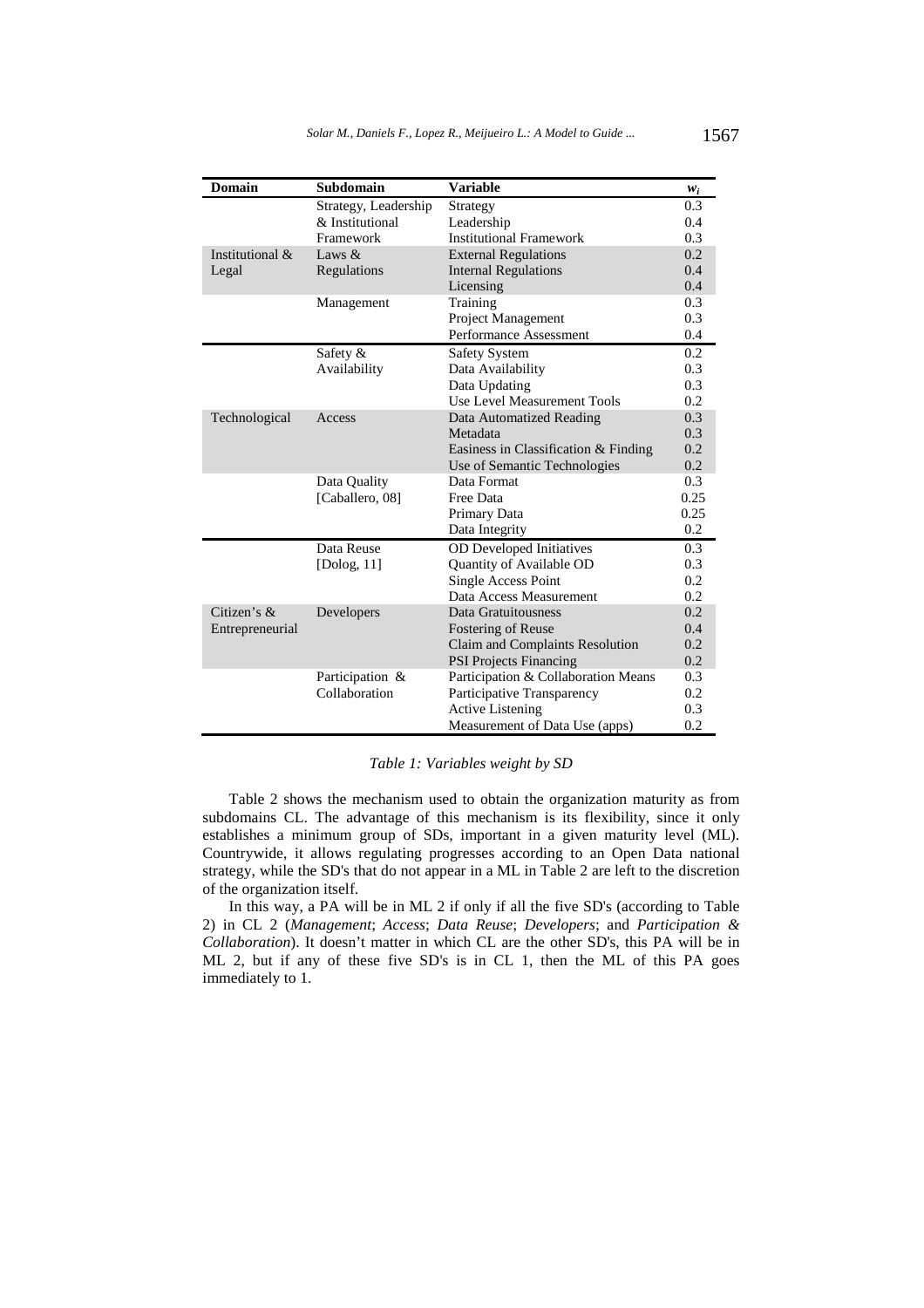| Perspective     | Subdomain                            | MI. | ML             | ML | ML |
|-----------------|--------------------------------------|-----|----------------|----|----|
| (Domain)        |                                      |     | 2              |    | 4  |
| Institutional & | Strategy, Leadership & Institutional |     |                | 2  | 3  |
|                 | Framework                            |     |                |    |    |
| Legal           | Laws & Regulations                   |     |                |    |    |
|                 | Management                           |     |                |    |    |
| Technological   | Safety & Availability                |     |                |    | 3  |
|                 | Access                               |     | $\overline{2}$ |    |    |
|                 | Data Quality                         |     |                |    | 3  |
| Citizen's $\&$  | Data Reuse                           |     | 2              |    | 4  |
| Entrepreneurial | Developers                           |     | 2              | 3  |    |
|                 | Participation & Collaboration        |     |                |    |    |

### *Table 2: Organizational maturity estimation based on a set of priority SD's*

The model was conceptually validated by the Ministry of Information Technologies and Communications of Colombia; Ministry of the Department of Presidency of Chile; Intelligent Citizen Foundation in Chile; and the Department of Technology and Information Technologies Innovation of the Government of El Salvador. The next step was implementing a web tool for the data survey required by the model, establishing an approach to apply a pilot in ten PAs of three Latin American countries.

## **2.2 Implementation and use of the web tool**

In the implementation of the OD-MM model it was used PHP version 5.3.3, MySQL superior to 5.5, and Apache 2.2.26 with *mode\_rewrite* activated. For the implementation of other maturity models in other areas, it was used a framework developed by our team. For e-mails sending within the same application, we used Postfix. The system can run on Linux, Windows, or MacOS, since it is displayed in a browser and the mentioned tools are supported in these operating systems. The interface is in Spanish, because it was developed for Latin American countries.

#### **2.2.1 Use of the web tool**

It is possible to accede to "Use of the Model" when entering to the tool in the URL http://odmm.inf.santiago.usm.cl/, which explains step by step in Spanish how to proceed.

The login of the tool accepts two types of users to conduct the diagnosis:

- **Coordinator**: He is who takes the lead in a diagnosis, responsible for defining the work team and of the diagnosis itself. He should request to those "Responsible of the domain" to respond to the questionnaires associated with that domain; he should validate the responses of each domain; he should close and send the diagnosis; and should finally accept or reject the roadmap automatically generated with the diagnosis.
- **Responsible of the domain**: A user created by the "Coordinator", who belongs to the work team of a diagnosis, with the following assignments:
	- Respond to the questionnaires linked to his domain.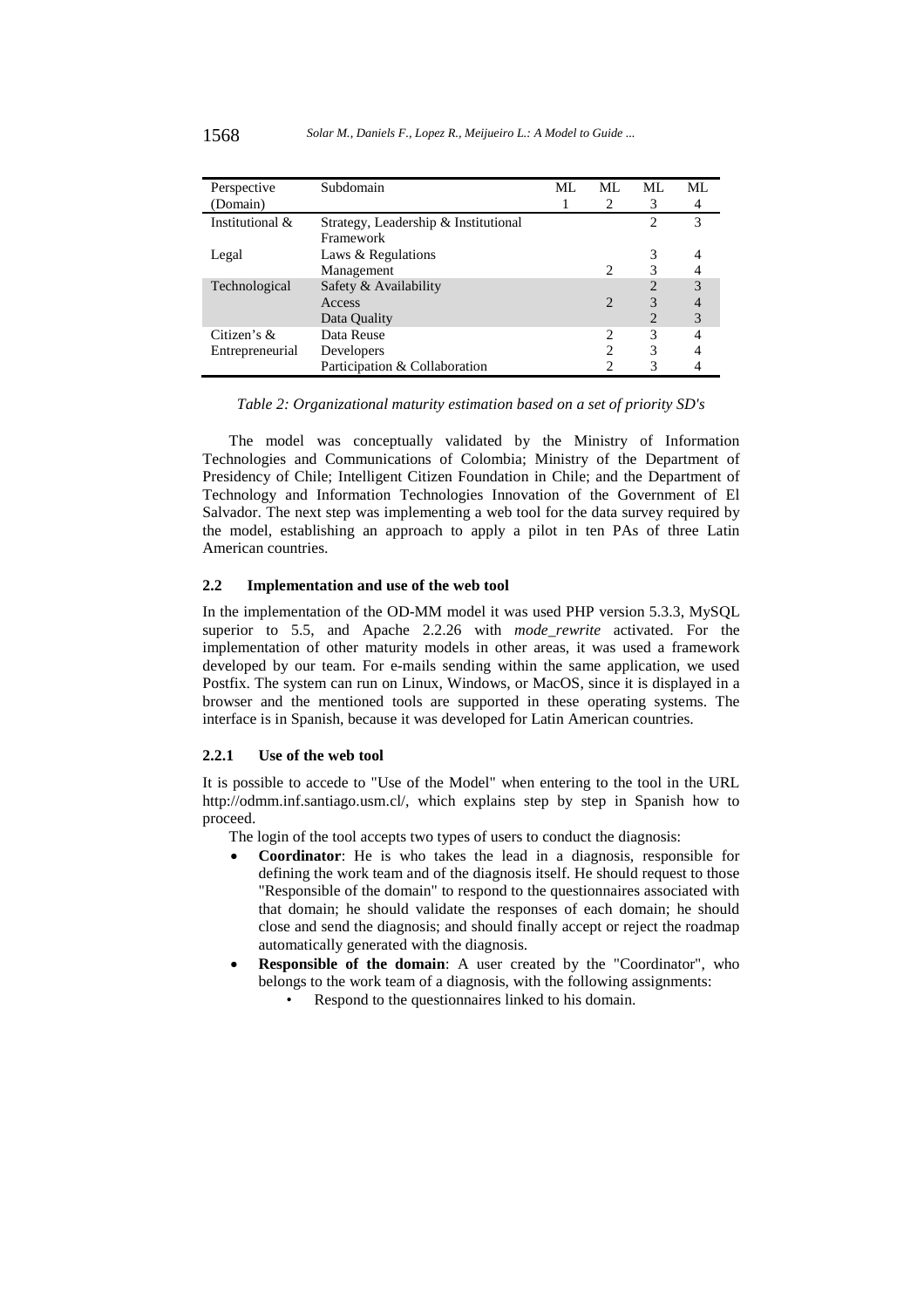- Be responsible for the domain he is in charge of.
- To view the responses of other domains he is not responsible for.
- To view the roadmap generated in previous diagnostics of the institution.

The first step is the "Coordinator's" log-in. It should be only one Coordinator by institution; if the institution is already registered, it will not allow the registration of another coordinator. Then, click on the button "Sign up" in the access form to start the registration (located on the left hand side of the main screen). It continues displaying a form containing all the fields to be completed for the Coordinator's registration. Once all the registration data are entered, the system indicates "Successfully Sign-Up," and sends a message to the email registered, to activate the entered account. When accepting the link sent by e-mail, a message is displayed indicating that the account has been successfully activated and is now in the position of accessing to the Login with the User and the registration Password.

To create a "Responsible" it is necessary to select "Create Team" ("Crear Equipo" in Fig. 1a), filling out the form with the requested data and select the domains to be responded. A Responsible can be created for each domain, or one for all the domains, or any combination. Once the data of the people "Responsible" are registered, they will receive an e-mail with a link to activate the account of the "responsible", with the access data and the information of the domains whereto they were assigned.



*Figure 1: Main Menu o: (a) Coordinator, (b) Responsible.* 

If the Coordinator has conducted a diagnosis using this tool, and wants to redefine the team for a new diagnosis with the same people Responsible already registered, he must select the option "Manage Team" ("Administrar Equipo" in Fig. 1a) to reassign the domains.

Those who are responsible, when entering to the login with the data assigned by the Coordinator (User and Password), have the menu options showed in Fig. 1b. By selecting the option "Respond Questionnaire" ("Responder Cuestionario") it is displayed the model Domains, emphasizing in bold (blue in Fig. 2) the domains for which he has the responsibility to respond, and in gray color those assigned to the other people Responsible. To answer the questionnaires, he must choose the Domain and Subdomain, and then are displayed the different descriptions indicating the levels in which this institution might be. The Responsible must select the description that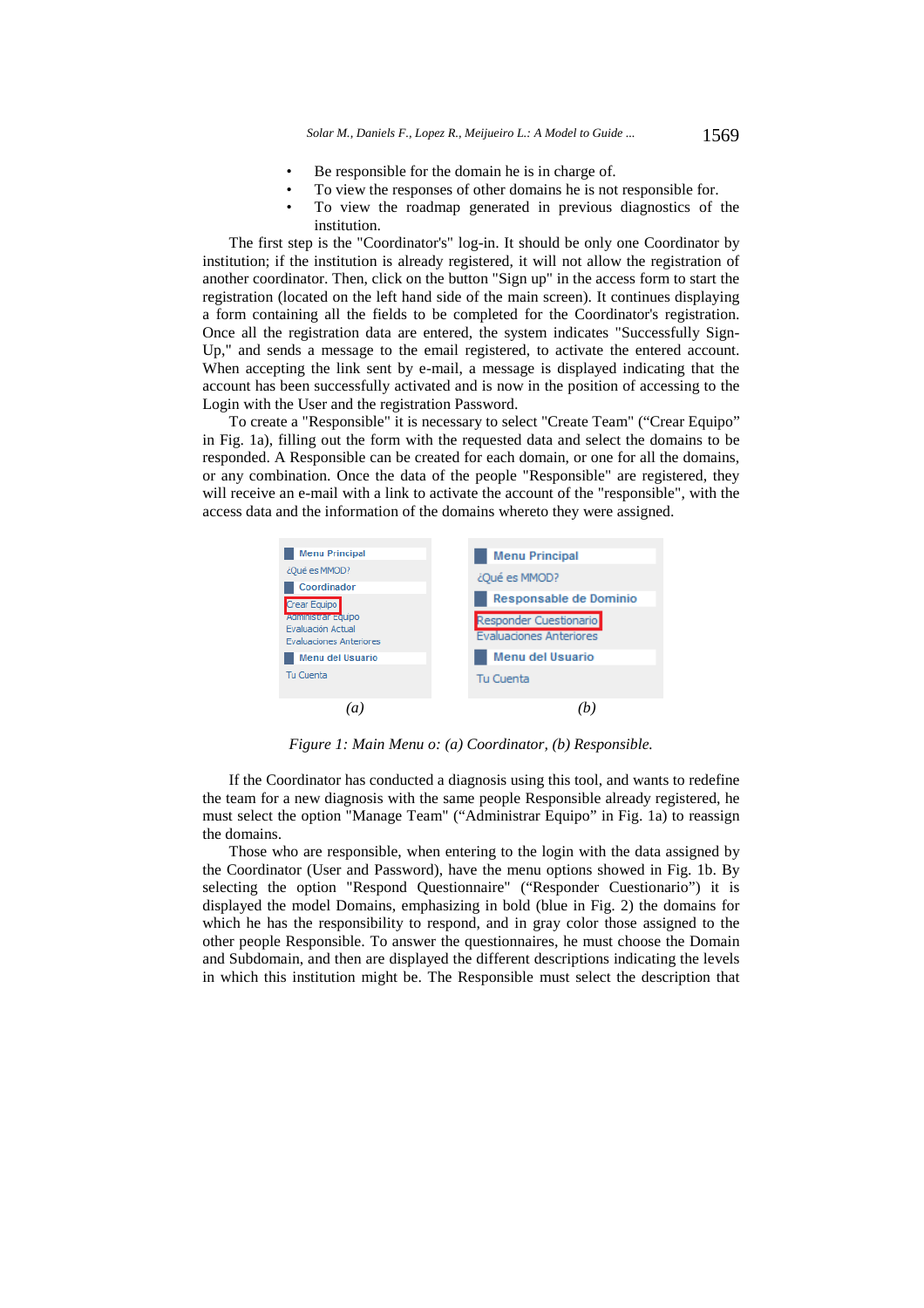## 1570 *Solar M., Daniels F., Lopez R., Meijueiro L.: A Model to Guide ...*

best reflects the situation of his organization. For example, in Fig. 2 it was selected level 2 for the Project Management variable.

| Inicio   Uso del Modelo   Sugerencias   Contáctenos                                                            |                                                                                                                                                                                                                                                                                                                 | Hola Responsable Evaluador1 AllSD, de la institución UTFSM-CSJ, Coordinador: yop apellido, Cerrar Sesión                                                                                                                                                                                                                                                           |  |  |  |
|----------------------------------------------------------------------------------------------------------------|-----------------------------------------------------------------------------------------------------------------------------------------------------------------------------------------------------------------------------------------------------------------------------------------------------------------|--------------------------------------------------------------------------------------------------------------------------------------------------------------------------------------------------------------------------------------------------------------------------------------------------------------------------------------------------------------------|--|--|--|
| Menu Principal<br>¿Qué es MMOD?<br>Responsable de Dominio<br>Responder Cuestionario<br>Evaluaciones Anteriores | Inicio / Responder Cuestionario / Gestión                                                                                                                                                                                                                                                                       | Dominios asigandos a usted   Dominios no asigandos a usted<br>Perspectiva<br>Ciudadana<br>Perspectiva<br>Perspectiva<br>Tecnológica<br><b>Institucional y Legal</b>                                                                                                                                                                                                |  |  |  |
| Menu del Usuario<br>Tu Cuenta                                                                                  |                                                                                                                                                                                                                                                                                                                 | siuuauana.<br>Fourism<br><b>Gestión de Proyectos</b>                                                                                                                                                                                                                                                                                                               |  |  |  |
|                                                                                                                | Pregunta 2 de 3<br><b>Nivel de</b><br>Capacidad                                                                                                                                                                                                                                                                 | <b>Descripción</b>                                                                                                                                                                                                                                                                                                                                                 |  |  |  |
|                                                                                                                | Although its importance is recognized, management of these projects is only according to<br>1 <sup>°</sup><br>specific skills of the Project Director on duty.                                                                                                                                                  |                                                                                                                                                                                                                                                                                                                                                                    |  |  |  |
|                                                                                                                | 2 <sup>o</sup><br>Only certain projects have been managed with established procedures.<br>A PMO (Project Management Office) exists that ensures the compliance of standard<br>3 <sup>°</sup><br>procedures when managing all OGD projects of an organization. Projects aligning o consider<br>business targets. |                                                                                                                                                                                                                                                                                                                                                                    |  |  |  |
|                                                                                                                |                                                                                                                                                                                                                                                                                                                 |                                                                                                                                                                                                                                                                                                                                                                    |  |  |  |
|                                                                                                                | 4 <sup>°</sup>                                                                                                                                                                                                                                                                                                  | Carry out systematically specific training in Project management. The organization has a<br>PMO using market standards such as those proposed by Project Management Body of<br>Knowledge of PMI (Project Management Institute) or other equivalent. The organization has<br>special care of cautioning that Open Data principles do absorb other related projects. |  |  |  |
|                                                                                                                |                                                                                                                                                                                                                                                                                                                 | Observaciones (opcional):                                                                                                                                                                                                                                                                                                                                          |  |  |  |
|                                                                                                                |                                                                                                                                                                                                                                                                                                                 |                                                                                                                                                                                                                                                                                                                                                                    |  |  |  |
|                                                                                                                |                                                                                                                                                                                                                                                                                                                 | Elija uno o varios archivos (opcional):<br>Examinar                                                                                                                                                                                                                                                                                                                |  |  |  |
|                                                                                                                |                                                                                                                                                                                                                                                                                                                 | Atrás<br>Siguiente                                                                                                                                                                                                                                                                                                                                                 |  |  |  |

*Figure 2: Selecting Capacity level 2 in variable "Project Management".* 

Once the people Responsible have answered all the three Domains, the Coordinator can view the screen of Fig. 3 with the capacity levels by subdomain. In this stage, the Coordinator has to validate the questionnaires so that the system automatically generates the roadmap (option "See RoadMap"); here are displayed the initiatives and recommendations to move from the current level to the referential objective level. If the Coordinator agrees with the description of the Roadmap, then he "accepts" it, thus displaying a warning message confirming that the diagnosis process is completed, and no changes to it will be possible.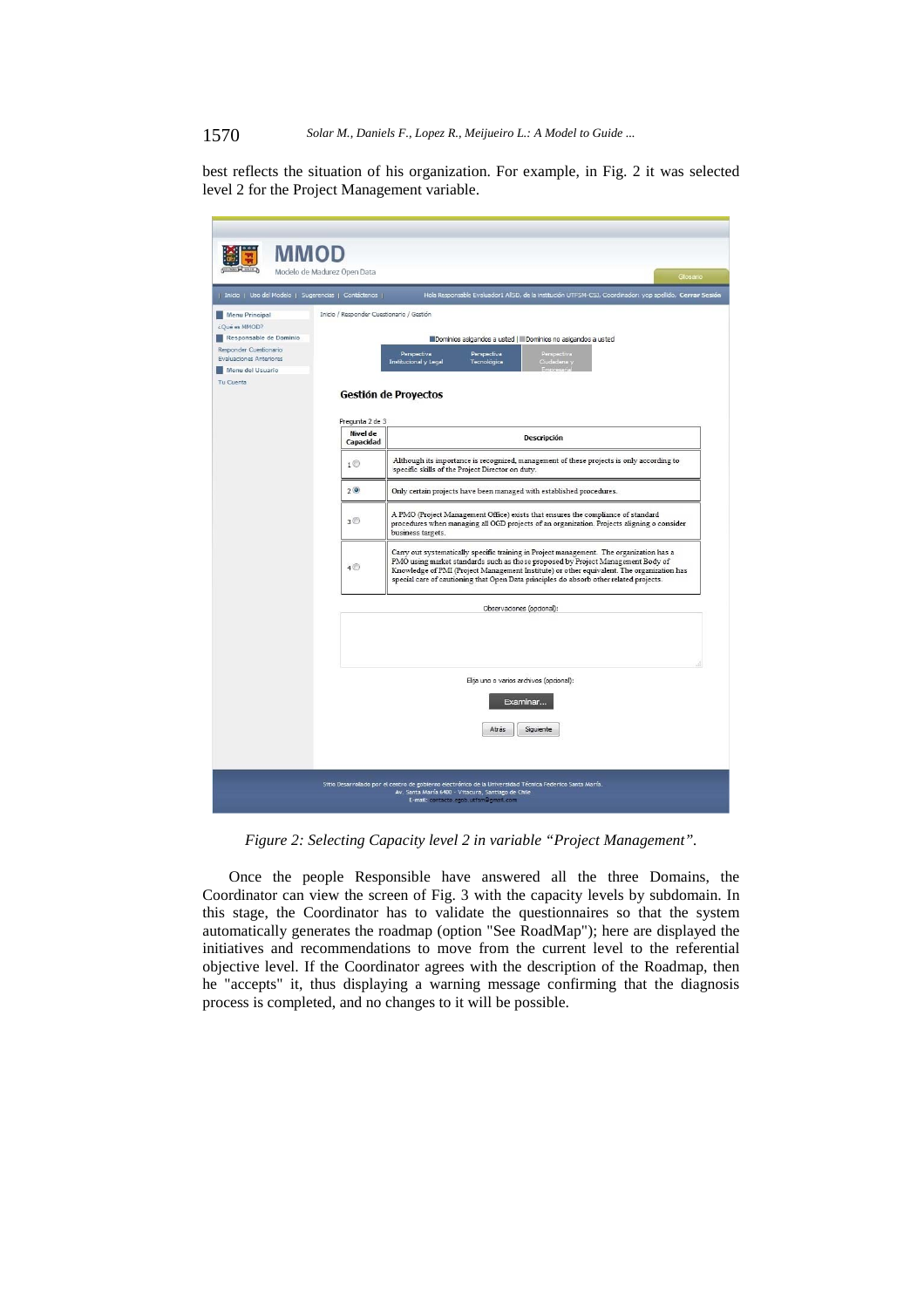In the case he does not agree, he can "reject" the roadmap generated, returning to the step in which those Responsible can make changes according to the observations delivered by the Coordinator.

## **3 Pilot Results of OD-MM**

### **3.1 Pilot Methodology**

The main aspects of the methodology used in the application of the pilot in the PAs, have the following characteristics:

- Supported with directive sensitization.
- Performed as a guided survey.
- Preceded by training workshops through distance.

A strategy was defined in the information survey, which considered the three roles definition required for each organization to respond to the domains (Table 3).

The opinion and commitment of the service directors involved was sought to obtain their sponsoring, by appointing and assigning the time to the coordinators of the teams and participants responsible.

The Web tool previously described was used to simplify the data collection, which allows to operate in a self-diagnosis mode in each organization. We must make clear here that the purpose of this self-diagnosis tool is not to establish a ranking between the participating organizations. The core objective of every organization is to know its own situation through a self-diagnostic, honest, and adjusted to its own reality. A diagnosis adjusted to the real development of the organization allows the web tool to generate reasonable recommendations for a continual and gradual improvement of the maturity level. Self-diagnosis is prone to error and may be potentially dangerous if inappropriate decisions are made on the basis of a misdiagnosis.

Introduction of elements that will provide more accuracy for the self-diagnosis was supported by:

- E-mail communications, conferences through Skype, and teleconferencing to describe the model and the use of the tool; here participates at least one coordinator for each country involved. For Colombia and El Salvador correspond to the OAS Liaison Officers, and in the case of Chile, at least one coordinator of each organization involved.
- Segmentation of the areas of diagnosis, so the information required is available for participants. The three areas considered are: operational and strategic management, technological management, and human capital management (Table 3).
- Designation of a coordinator who is responsible for the closure of the selfdiagnosis process; he ensures the representativeness of the information provided.
- Support through a Call center and written material describing the structure of the model, and each of its components (domains, subdomains and variables).
- Diagnosis and generation of the roadmap is done automatically by the Web tool. The roadmap is based on the model guidelines, the knowledge and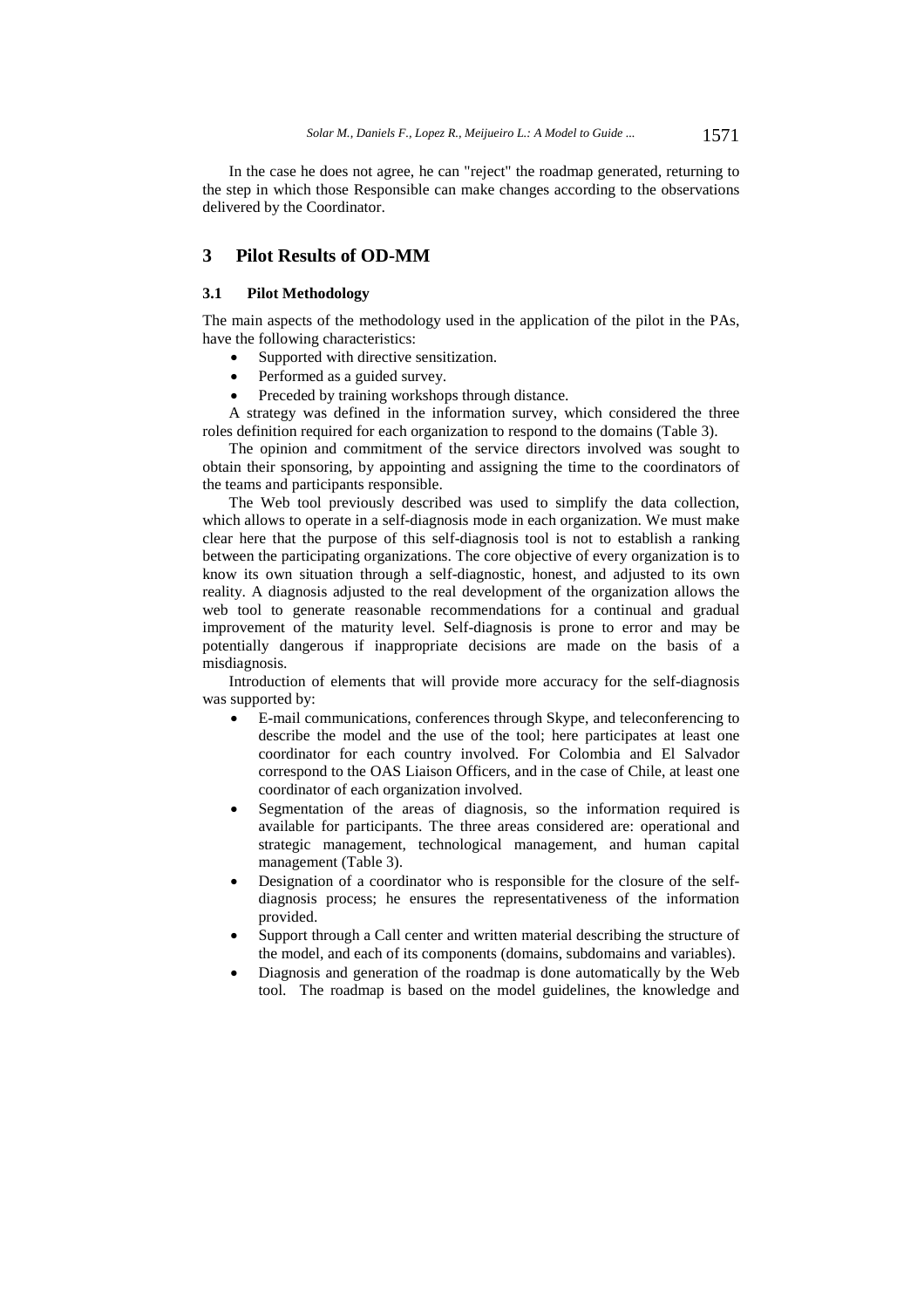experience of the experts who have validated the model conceptually, and the development of the organizational maturity.

| <b>Menu Principal</b>                                                              | Inicio / Evaluaciones Anteriores / Desde 06/01/2012 08:53:52 pm hasta 09/01/2012 02:41:07 am                                                                                                                                                                                             |       |
|------------------------------------------------------------------------------------|------------------------------------------------------------------------------------------------------------------------------------------------------------------------------------------------------------------------------------------------------------------------------------------|-------|
| (Qué es MMOD?                                                                      |                                                                                                                                                                                                                                                                                          |       |
| Coordinador                                                                        | Perspectiva Cudadana<br>Perspectiva<br>Pespectiva                                                                                                                                                                                                                                        |       |
| Crear Equipo<br>Administrar Equipo<br>Evaluación Actual<br>Evaluaciones Anteriores | y Empresarial<br>Institucional v Legal<br>Tecnológica                                                                                                                                                                                                                                    |       |
| Menu del Usuario                                                                   | Resumen Evaluación Actual                                                                                                                                                                                                                                                                |       |
| <b>Tu Cuenta</b>                                                                   | De las respuestas provistas sobre su institución y aplicando el algoritmo y escalas del modelo de madurez se obtiene que la<br>madurez de las capacidades de su institución para enfrentar los desafíos del Gobierno electrónico es:<br>Madurez de Organización actual: 1<br>Ver Roadmap |       |
|                                                                                    | Dominios/Area Clave                                                                                                                                                                                                                                                                      | Nivel |
|                                                                                    | Perspectiva Institucional y Legal                                                                                                                                                                                                                                                        |       |
|                                                                                    | Estrategia, Liderazgo e Institucionalidad                                                                                                                                                                                                                                                | ı     |
|                                                                                    | Leyes y Normas                                                                                                                                                                                                                                                                           |       |
|                                                                                    | Gestión                                                                                                                                                                                                                                                                                  | 1     |
|                                                                                    | Pespectiva Tecnológica                                                                                                                                                                                                                                                                   |       |
|                                                                                    | Seguridad y Disponibilidad                                                                                                                                                                                                                                                               | ı     |
|                                                                                    | Acceso                                                                                                                                                                                                                                                                                   | 1     |
|                                                                                    | Calidad de los Datos                                                                                                                                                                                                                                                                     | 1     |
|                                                                                    | Perspectiva Ciudadana y Empresarial                                                                                                                                                                                                                                                      |       |
|                                                                                    | Reutilización de los datos                                                                                                                                                                                                                                                               | 1     |
|                                                                                    | <b>Desarrolladores</b>                                                                                                                                                                                                                                                                   | 1     |
|                                                                                    | Participación y Colaboración                                                                                                                                                                                                                                                             |       |

*Figure 3: A summary of the current evaluation in the OD-MM tool.* 

| Profile                                                                          |
|----------------------------------------------------------------------------------|
| Operational Management Director, Operational Subdirectors or 2nd management line |
| Subdirector or IT Head of Unit                                                   |
| OIRS Leader                                                                      |
|                                                                                  |

*Table 3: Areas and profile of the survey participants* 

As the final step of the pilot, is the compilation of the feedback regarding the model and its potential improvements to ensure the usability of the tool in the next massive applications.

## **3.2 Pilot Sample**

Ten PA's participated in a sampling of the pilot validation of the proposed model, in three countries that attended and validated the OD-MM model design. From these ten PA's that were invited in Chile, Colombia, and El Salvador, seven responded to the pilot (Table 4).

### **3.3 Pilot Results**

Table 5 shows the results of a survey carried out between January and March 2012, in which attendees answered a web questionnaire, according to their roles in each of the three domains (see Table 3). Table 5 displays also the capacity levels by SD, in each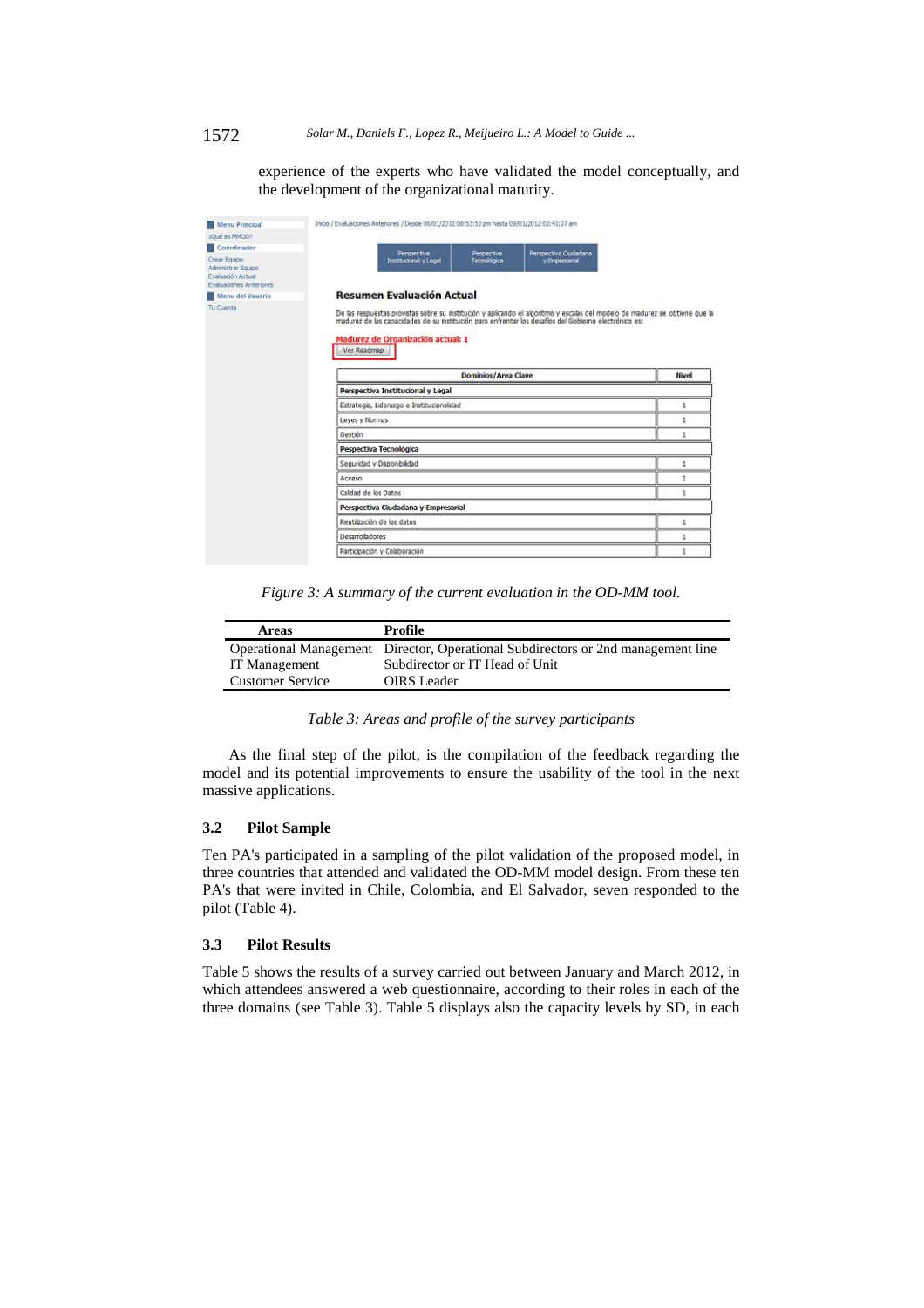of the institutions taking part in it. Applying Equation 1 in each PA made possible to obtain the CL value by SD. Six of the participant PA's responded three areas (PA6 was the exception, responding only one domain, the *Technological* one). The last column shows the CL average in the PA by SD.

| PA                 |                                                          | <b>Abbreviation</b> |
|--------------------|----------------------------------------------------------|---------------------|
| <b>Chilean PAs</b> |                                                          |                     |
| PA1.               | Ministry of Education                                    | <b>MINEDUC</b>      |
| PA <sub>2</sub> .  | <b>National Congress Library</b>                         | <b>BCN</b>          |
| PA3.               | Foreign Trade Integrated System (Ministry of IRS)        | <b>SICEX</b>        |
|                    | <b>Colombian PAs</b>                                     |                     |
| PA4.               | National Administration of Planning                      | <b>DNP</b>          |
| PA5.               | Ministry of Internal Revenue Service and Public Credit   | <b>MHCP</b>         |
| PA6.               | Colombian Institute for Superior Education Building      | <b>ICFES</b>        |
|                    | Salvadorian PA                                           |                     |
| PA7.               | Government Dept. of IT Science Innovation of El Salvador | <b>ITIGES</b>       |

| Table 4: PA's participating in the pilot |  |  |  |  |  |  |
|------------------------------------------|--|--|--|--|--|--|
|------------------------------------------|--|--|--|--|--|--|

Capacity values emphasized in grey colour are higher than the average SD's; this is a way to highlight these extreme cases. On one side, SD *Developers* average 1.7, and four PA's have a higher CL than that average. Case PA2 highlights, since its assessment in this SD is the lowest, as an institution. Not a single PA is at level 3 or 4 of capacity, which coincides with present circumstances.

At the other end are those SD's (*Management* and *Access*) with only one PA above the average (PA2). All the others are below the average. In the case of *Management*, all PA's are at Level 1, except PA2 which is at level 2; although its evaluation is the lowest, it is the highest one in the group.

| Perspective     | Subdomain                             |                |                          |                |                             |                        |                | PA PA PA PA PA PA $CL_{SD}$ |
|-----------------|---------------------------------------|----------------|--------------------------|----------------|-----------------------------|------------------------|----------------|-----------------------------|
|                 |                                       |                | 2                        | 3              | $\overline{4}$              | 5                      |                |                             |
| Institutional   | Strategy, Leader & Inst. Framework    | $\mathcal{F}$  |                          |                | 3                           |                        | $\mathfrak{D}$ | 2.2                         |
| &               | Laws & Regulations                    | $\overline{2}$ |                          | $\mathbf{1}$   | $\overline{2}$              |                        |                | 1.7                         |
| Legal           | Management                            |                |                          |                |                             |                        |                | 1.2                         |
|                 | Average                               |                |                          |                | 2.0 2.7 1.0 2.0 1.0 1.3     |                        |                |                             |
| Technological   | Safety & Availability                 |                |                          | $\overline{2}$ | 2                           | $\mathfrak{Z}$         | <sup>2</sup>   | 2.3                         |
|                 | Access                                | $\overline{c}$ |                          |                | $1 \quad 2 \quad 2 \quad 2$ |                        |                | 2.2                         |
|                 | Data Quality                          | $\mathcal{L}$  | $\overline{\mathcal{E}}$ | $\overline{2}$ |                             | $3 \quad 2 \quad 1$    |                | 2.2                         |
|                 | Average                               |                |                          |                | 2.0 3.3 1.7 2.3 2.3 1.7     |                        |                |                             |
| Citizen's       | Data Reuse                            |                | 3                        |                | 2                           |                        |                | 1.7                         |
| &               | Developers                            |                | $\mathcal{D}_{\alpha}$   | 2              | $\overline{2}$              | $\overline{1}$         | $\overline{c}$ | 1.7                         |
| Entrepreneurial | Participation & Collaboration         |                | 4                        |                |                             | $\mathcal{D}_{\alpha}$ |                | 2.2                         |
|                 | Average                               |                |                          |                | 1.3 3.0 1.3 2.7 1.3 1.3     |                        |                |                             |
|                 | Average by PA 1.8 3.0 1.3 2.3 1.6 1.4 |                |                          |                |                             |                        |                | 1.9                         |

*Table 5: CL of SD's for PA's participating in the pilot*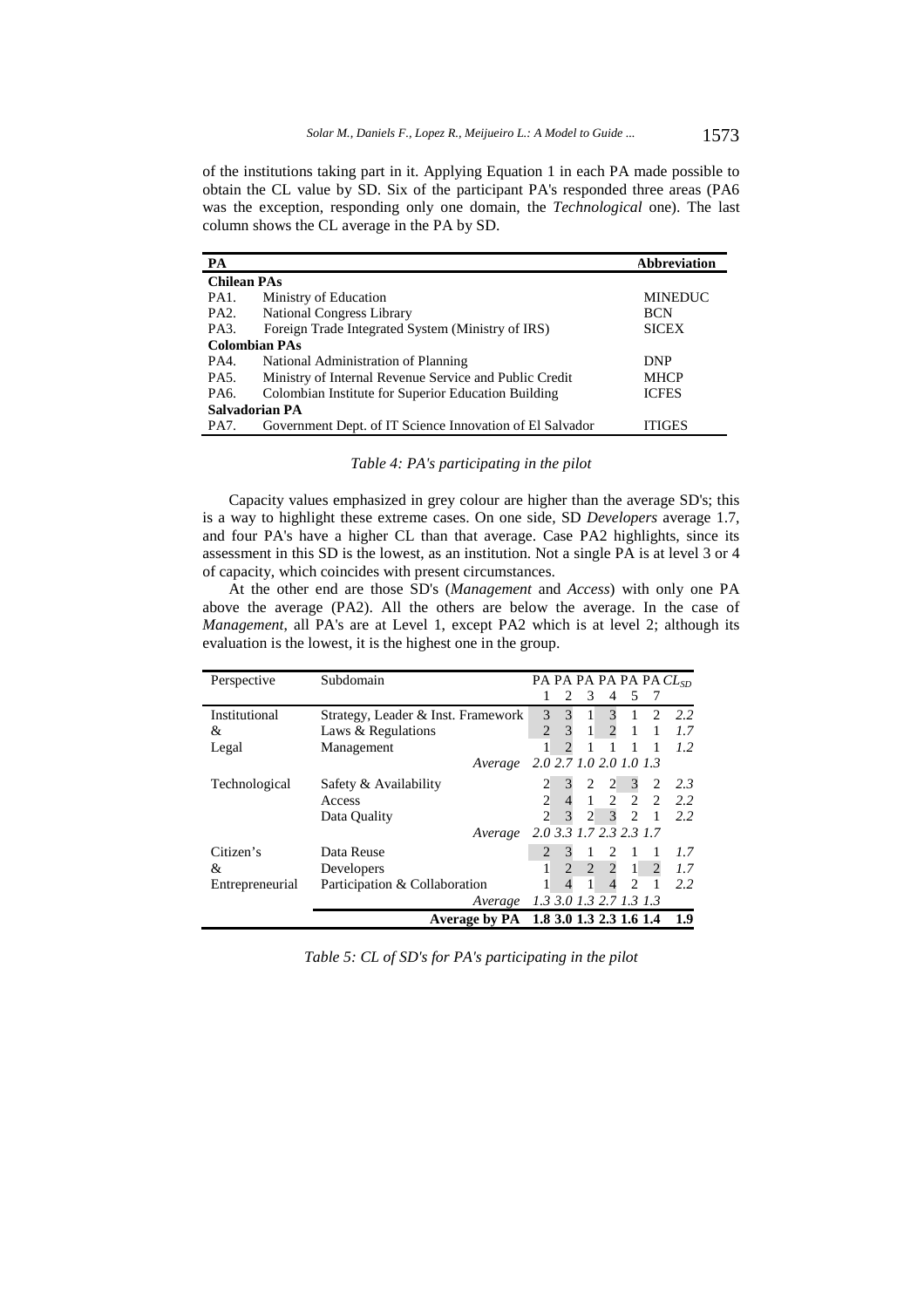SD's *Participation & Collaboration*, and *Access* are the only SD's with greater dispersion, with levels of assessment between 1 and 4. For *Participation & Collaboration*, three PA's obtained level 1; one obtained level 2, and two obtained level 4. In *Access*, one solely PA obtained level 1, four of them obtained level 2, and only one got level 4. We believe that these SD variables (*Participation & Collaboration Means*; *Participative Transparency*; *Active Listening*; and *Measurement of Data Use-applications*) were misunderstood, since dispersion is inconsistent with the observed reality. After clarifying the consultations with the review teams, it was incorporated in the Glossary the technical terms that appear in the questionnaires, which created confusion in their interpretations; i.e., the term RISP (Reuse of Public Information), not included in the glossary. Furthermore, it was improved the semantics of some descriptions that caused confusion in the use of technical terms.

Table 5 shows each Domain simple average by the PA. In all cases, this average is always above or equal to the respective CL domain in that PA. PA2 was the only PA that obtained a level 2 of institutional maturity. Observations point out that its domains averages 2.7 (*Institutional & Legal* perspective), 3.3 (*Technological*  perspective), and 3.0 (*Citizen's & Entrepreneurial* perspective). These results provide a global average of 3.0; that is to say, with a 100% compliance for level 3 of maturity, but when applying the pattern of the Table 2, the institution remains in ML 2.

Carrying out this same analysis for PA4, it is observed that all SD's have a simple average above or equal to 2, namely 2.0 (*Institutional & Legal* perspective), 2.3 (*Technological* perspective), and 2.7 (*Citizen's & Entrepreneurial* perspective), but when applying compliance patterns of Table 2, PA4 reaches a level 1 of maturity. However, to reach ML 2 (Table 2), it should only evolve one level in subdomain *Management*.

## **3.1.1 SD's Analysis**

Table 6 indicates the capacity average value in each SD for the PA representative portion that participated in the pilot of the model and the web tool. Most developed SD's are: "*Safety & Availability*"; "*Strategy, Leadership & Institutional Framework*"; "*Access*" and "*Data Quality*". This result matches with the emphasis made generally by governments, in having IT infrastructure available, since all SD's of the *Technological* perspective are better developed than other SD's.

| Sub-domain                                     | <b>Average Capacity</b> |
|------------------------------------------------|-------------------------|
| Safety & Availability                          | 2.3                     |
| Strategy, Leadership & Institutional Framework | 2.2                     |
| Access                                         | 2.2                     |
| Data Quality                                   | 2.2                     |
| Participation & Collaboration                  | 2.2                     |
| Laws & Regulations                             | 1.7                     |
| Data Reuse                                     | 1.7                     |
| Developers                                     | 1.7                     |
| Management                                     | 1.2.                    |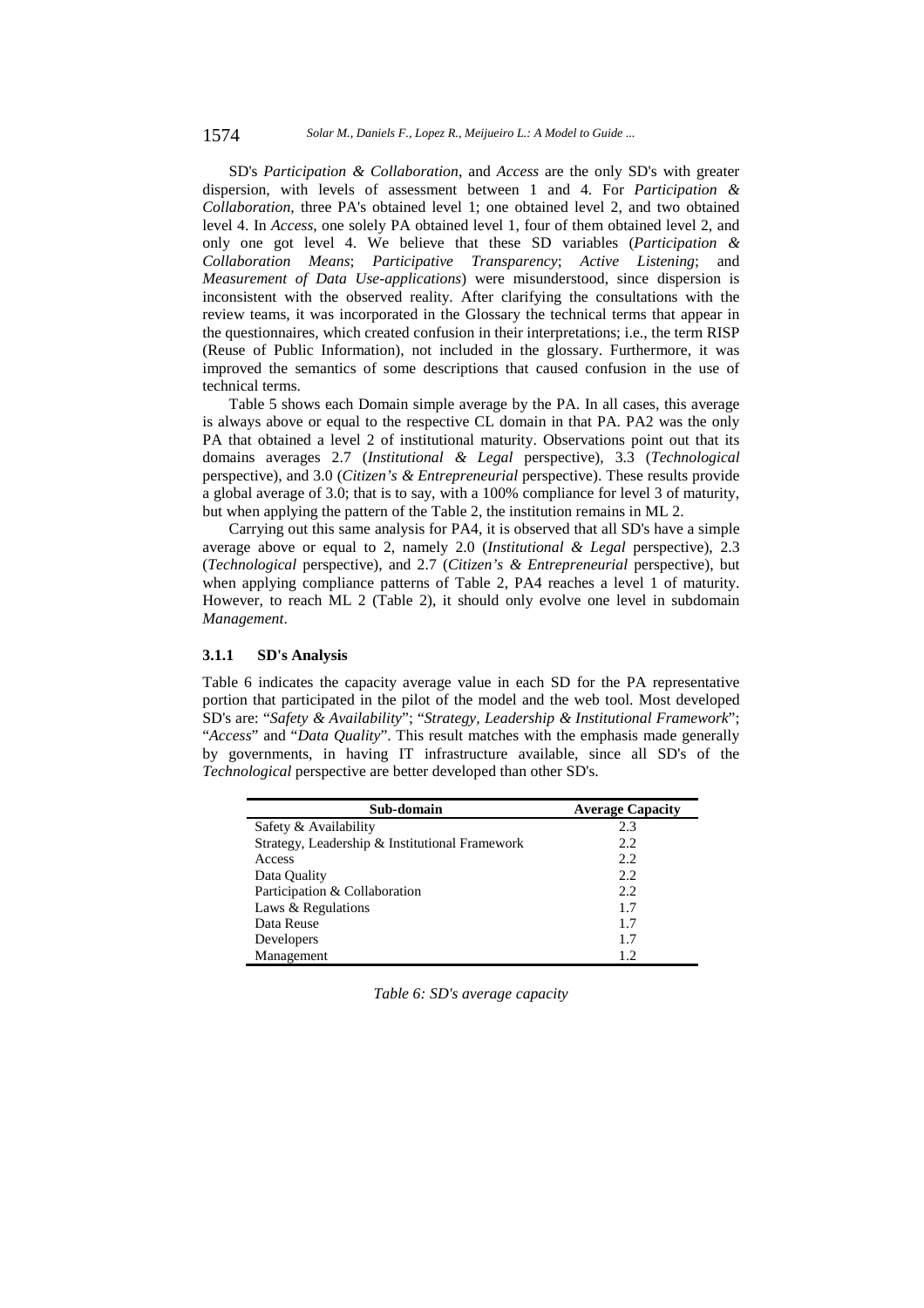Less-developed SD's are: *Data Reuse; Developers*; and *Management*. These results allow suggesting the hypothesis that the effort aimed to introduce OGD concept in PA's is not aligned with the *Citizen's & Entrepreneurial* domain. Also, important to mention is that being SD *Management* the lowest assessment of all SD's of the model, efforts to introduce OGD in PA does not coincide with the formalization of internal processes, development of human capital required and performance assessments. This usually results in inefficient uses of financial resources and additional effort of human capital. Another element to consider is that the average value of all SD's does not reach level 3 (Existent).

### **3.1.2 Variables Analysis**

Table 7 shows the capacity average value  $(x_m)$  in each variable in PA sample that participated in the pilot of the model and web tool.

Variables best-developed averaging above 3 are: "*Data Gratuitousness*"; "*Data Availability*"; "*Free Data*"; and "*Active Listening*". This result coincides with the compliance of Access to Information and Transparency laws, in force in Chile, Colombia, and El Salvador, being not possible to project it to other Latin American countries, since not all of them have access to information and transparency laws.

All *Management* variables stand out from variables averaging below 2, being these: *Training* (1.8), *Project Management* (1.5), and *Performance Assessment* (1.2), this last one the lowest.

The variables *Quantity of Available OD* (1.8), *Data Access Measurement* (1.7), *Fostering of Reuse* (1.8), and *PSI Projects Financing* (1.3), are noteworthy, all of them part of *Citizen's & Entrepreneurial* perspective, the worst evaluated. Variable *Use of Semantic Technologies* (1.7) is the worst evaluated of the *Technological* perspective, which is the most developed of the three domains.

All the variables averaging under 2 (V1 to V13 in grey in Table 7) are elements identified as weak and should be used as a base to propose an open data implementation guide as we will show in section 5.

### **4 Roadmap Generation**

OD-MM application allows knowing the diagnosis of a PA, but it also proposes improvements instances on these matters (roadmap). This means that it offers an orientation to objectively canalize financial and human capital of an organization that needs to improve its capacities to fulfill Open Data initiatives.

Table 8 describes the variable "*Project Management*" to all capacity levels. The selection carried out by PA2 for this variable was level 2 (see Table 8). Fig. 2 shows the interface in Spanish (description translated to English to better understanding) of the web tool for the same variable of Table 8.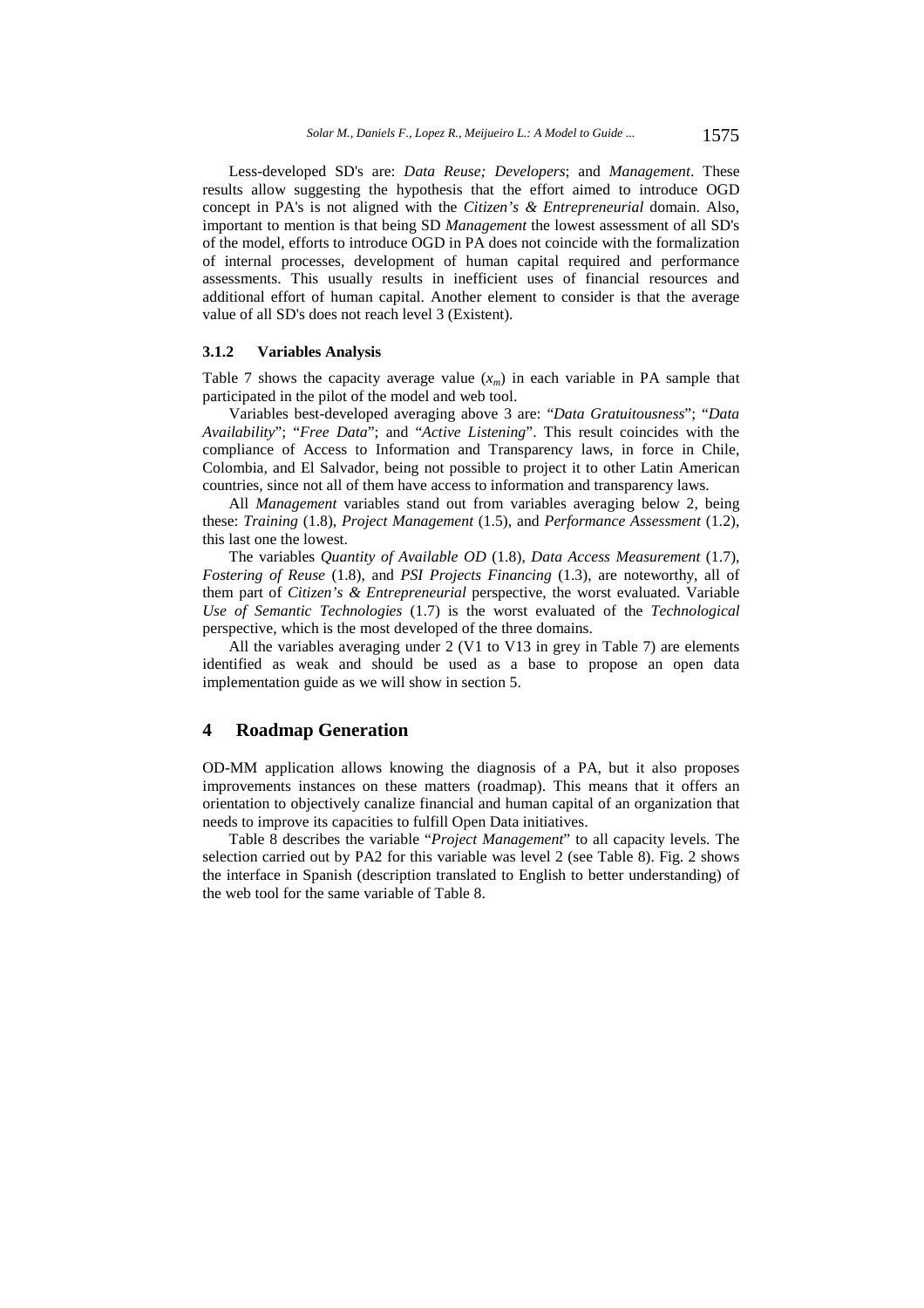| <b>Variables</b>                     | PA             | PA                       | PA             | PA             | PA                       | PA             | $x_{m}$ |
|--------------------------------------|----------------|--------------------------|----------------|----------------|--------------------------|----------------|---------|
|                                      | 1              | $\overline{2}$           | 3              | 4              | 5                        | 7              |         |
| Data Gratuitousness                  | $\overline{4}$ | $\overline{4}$           | $\overline{4}$ | $\overline{4}$ | 4                        | 3              | 3.8     |
| Data Availability                    | 3              | 4                        | 2              | 3              | 3                        | $\overline{4}$ | 3.2     |
| Free Data                            | 3              | $\overline{4}$           | $\overline{c}$ | $\overline{4}$ | 3                        | $\overline{c}$ | 3.0     |
| <b>Active Listening</b>              | $\overline{c}$ | 4                        | 3              | 4              | 3                        | $\overline{c}$ | 3.0     |
| <b>Safety System</b>                 | 3              | $\overline{4}$           | $\overline{c}$ | 3              | $\overline{\mathcal{L}}$ | 1              | 2.8     |
| Leadership                           | 3              | 4                        | $\overline{c}$ | $\overline{4}$ | 1                        | $\overline{c}$ | 2.7     |
| Data Updating                        | $\overline{c}$ | 3                        | 3              | 3              | 3                        | $\overline{c}$ | 2.7     |
| Easiness in Classification & Finding | $\overline{2}$ | $\overline{4}$           | $\overline{c}$ | $\overline{2}$ | $\overline{2}$           | $\overline{4}$ | 2.7     |
| Data Automatized Reading             | 1              | 4                        | $\overline{2}$ | 3              | 3                        | $\overline{c}$ | 2.5     |
| Metadata                             | 4              | 4                        | $\mathbf{1}$   | $\overline{2}$ | $\overline{c}$           | $\overline{c}$ | 2.5     |
| Data Format                          | $\overline{c}$ | 4                        | $\overline{c}$ | 3              | 3                        | 1              | 2.5     |
| Participation & Collaboration Means  | 1              | $\overline{4}$           | $\overline{c}$ | $\overline{4}$ | $\overline{2}$           | $\overline{c}$ | 2.5     |
| Strategy                             | 4              | 3                        | 1              | 3              | 1                        | $\overline{2}$ | 2.3     |
| <b>Institutional Framework</b>       | $\overline{c}$ | 3                        | $\overline{2}$ | 3              | 1                        | 3              | 2.3     |
| Data Integrity                       | 3              | 3                        | $\overline{c}$ | 3              | $\overline{c}$           | 1              | 2.3     |
| Use Level Measurement Tools          | 1              | 3                        | $\overline{2}$ | $\overline{2}$ | $\overline{4}$           | 1              | 2.2     |
| Primary Data                         | 2              | 3                        | $\overline{2}$ | $\overline{c}$ | $\overline{c}$           | $\overline{c}$ | 2.2     |
| OD Developed Initiatives             | 3              | $\overline{4}$           | 1              | 3              | 1                        | 1              | 2.2     |
| Single Access Point                  | $\overline{c}$ | 4                        | 1              | $\overline{4}$ | 1                        | 1              | 2.2     |
| Participative Transparency           | 1              | $\overline{4}$           | 1              | $\overline{4}$ | $\overline{c}$           | 1              | 2.2     |
| (V1) External Regulations            | 1              | 3                        | $\overline{c}$ | $\overline{2}$ | 3                        | 1              | 2.0     |
| (V2) Licensing                       | 3              | $\overline{\mathcal{L}}$ | $\mathbf{1}$   | $\overline{c}$ | 1                        | 1              | 2.0     |
| (V3) Claim & Complaints Resolution   | $\overline{c}$ | $\overline{c}$           | $\overline{2}$ | 3              | 1                        | $\overline{c}$ | 2.0     |
| (V4) Measurement of Data Use (apps)  | 1              | $\overline{4}$           | 1              | $\overline{4}$ | 1                        | 1              | 2.0     |
| (V5) Internal Regulations            | $\overline{c}$ | $\overline{c}$           | 1              | $\overline{c}$ | 1                        | 3              | 1.8     |
| $(V6)$ Training                      | $\overline{2}$ | 3                        | 1              | $\overline{2}$ | 1                        | $\overline{c}$ | 1.8     |
| (V7) Quantity of Available OD        | $\overline{2}$ | 4                        | 1              | $\overline{c}$ | 1                        | 1              | 1.8     |
| (V8) Fostering of Reuse              | 1              | 3                        | 1              | 3              | 1                        | $\overline{c}$ | 1.8     |
| (V9) Use of Semantic Technologies    | 1              | 4                        | 1              | 1              | 1                        | $\overline{c}$ | 1.7     |
| (V10) Data Access Measurement        | $\overline{c}$ | 3                        | 1              | $\overline{c}$ | 1                        | 1              | 1.7     |
| (V11) Project Management             | 1              | $\overline{2}$           | $\overline{2}$ | $\overline{c}$ | 1                        | 1              | 1.5     |
| (V12) PSI Projects Financing         | 1              | $\overline{c}$           | $\overline{2}$ | 1              | 1                        | 1              | 1.3     |
| (V13) Performance Assessment         | 1              | $\overline{c}$           | 1              | 1              | 1                        | 1              | 1.2     |
| Average                              | 2.1            | 3.4                      | 1.7            | 2.7            | 1.9                      | 1.8            | 2.3     |

*Table 7: Average variables capacity* 

Table 9 displays a description of capacity levels of the variable "*Performance Assessment*".

As seen in Table 10, when applying Equation 1, calculation of weighted average of the variables for subdomain "*Management*" infers that "*Training* (3\*0.3) + *Project Management* (2\*0.3) + *Performance Assessment* (2\*0.4) = 0.9 + 0.6 + 0.8 = 2.3. If this result is truncated, it remains at capacity level 2.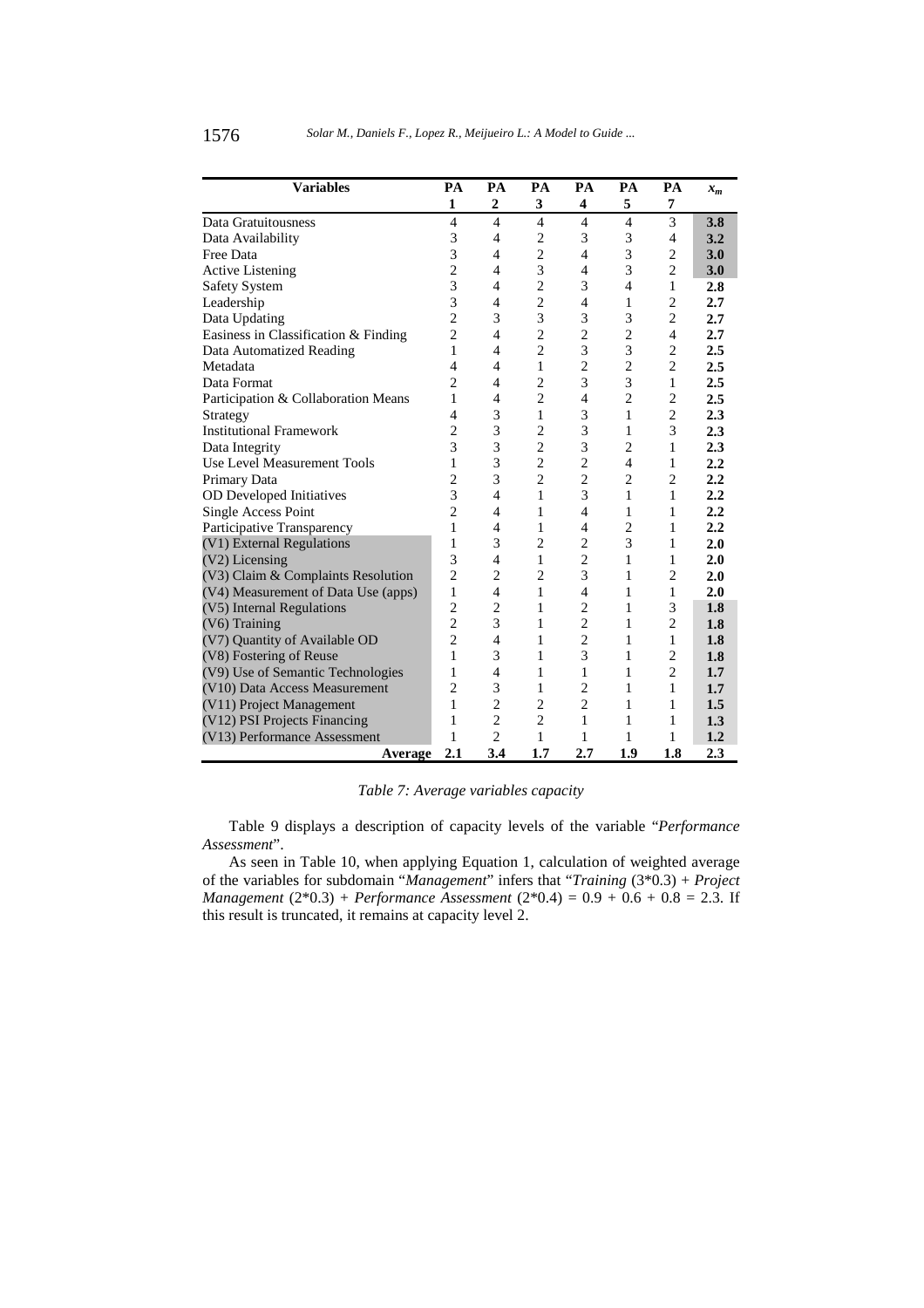### **CL** Variable: *Project Management (30%)*

- 1 Although its importance is recognized, management of these projects is only according to specific skills of the Project Director on duty.
- **2 Only certain projects have been managed with established procedures.**
- 3 A PMO (Project Management Office) exists that ensures the compliance of standard procedures when managing all OGD projects of an organization. Projects aligning to consider business targets.
- 4 Fulfill systematically specific training in Project management. The organization has a PMO that uses market standards such as those proposed by Project Management Body of Knowledge of PMI (Project Management Institute) or other equivalent. The organization has a special care of cautioning that Open Data principles do absorb other related projects.

*Table 8: CL description of Project Management variable* 

## **CL** Variable: *Performance Assessment (40%)*

- 1 No formal mechanism exists, either metrics of assessment for OGD programs or initiatives.
- **2 There are a few metrics to assess OGD initiatives. Results of programs or initiatives can be sporadically measured, but still without a procedure able to standardize this practice, neither compliance goals.**
- 3 There is a periodic and systematic assessment plan where it is possible to identify a set of metrics suitable to assess the performance of OGD initiatives, such as external regulations compliance, among others. There are also established procedures regulating the periodic and systematic application of performance assessment for OGD programs and initiatives, as well as established compliance targets. 4 Taking corrective actions of performance of the improved initiatives. These results and progresses are released to the whole organization. There are specific initiatives to assure a proper coordination and good performance of
	- activities jointly carried out by other agencies.

| Subdomain                              | CL | <b>Variables</b>                   | Weight | CL |
|----------------------------------------|----|------------------------------------|--------|----|
| Strategy, Leadership & Inst. Framework | 3  | Strategy                           | 0.3    | 3  |
|                                        |    | Leadership                         | 0.4    | 4  |
|                                        |    | <b>Institutional Framework</b>     | 0.3    | 3  |
| Laws & Regulations                     |    | <b>External Regulations</b><br>0.2 |        | 3  |
|                                        |    | <b>Internal Regulations</b>        | 0.4    | 2  |
|                                        |    | Licensing                          | 0.4    | 4  |
| Management                             |    | Training<br>0.3                    |        | 3  |
|                                        |    | <b>Project Management</b>          | 0.3    | 2  |
|                                        |    | Performance Assessment             | 0.4    |    |

*Table 9: CL description of variable Performance Assessment* 

*Table 10: CL of Legal & Institutional domain chosen by PA2*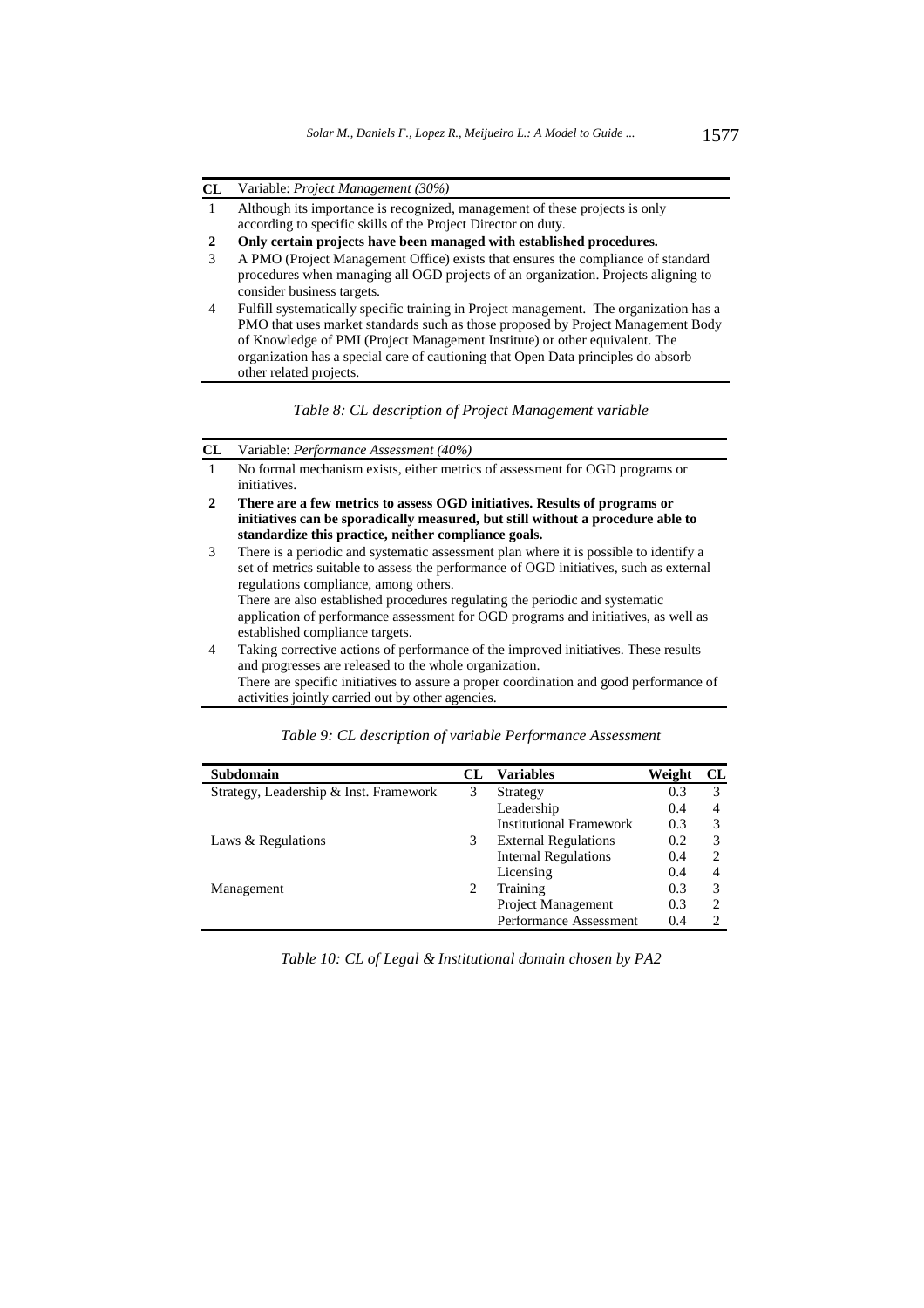1578 *Solar M., Daniels F., Lopez R., Meijueiro L.: A Model to Guide ...*

If the institution has ML 2, then the roadmap generated points out to achieve capacities of ML 3, and from ML 3 it is generated a roadmap to ML 4 that belongs to Advanced Capacities. From Table 2, PA2 postulates to institutional ML 2, since when "*Management*" subdomain is in CL 2, it does not reach institutional ML 3. Table 11 shows that subdomain "*Strategy, Leadership, & Institutional Framework*" has a CL 3, which exceeds the requirement in the reference level for ML 3.

| Subdomain                                      | <b>Current CL</b> | <b>Level of Reference</b> |
|------------------------------------------------|-------------------|---------------------------|
| Strategy, Leadership & Institutional Framework |                   |                           |
| Laws & Regulations                             |                   |                           |
| Management                                     |                   |                           |

### *Table 11: Reference Capacity level for Level 3 of maturity*

Table 12 shows the generated roadmap, which is equivalent to the elements recommended to incorporate in the institution, to develop capacities to reach ML 3. [Solar, 14] shows the details of the algorithm to generate the recommendations of the roadmap starting from the CL of diagnosis. Table 8 and Table 9 provide these recommendations, and descriptions of CL 3 of the variables *Project Management* and *Performance Assessment*.

| <b>Variable</b> | Roadmap Element to increase capacity                                                                     |
|-----------------|----------------------------------------------------------------------------------------------------------|
| Project         | Manage projects with established procedures.                                                             |
| Management      | Create a PMO (Project Management Office), to ensure compliance of                                        |
|                 | standard procedures in all OGD project management.                                                       |
|                 | Align projects with business target.                                                                     |
| Performance     | Establish metrics to assess OGD initiatives.                                                             |
| Assessment      | Create standards and compliance targets to measure results of programs<br>and initiatives.               |
|                 | Create a periodic and systematic assessment plan identifying a set of                                    |
|                 | metrics to evaluate performance of OGD initiatives, as external regulations<br>compliance, among others. |
|                 | Create established procedures that regulate the application of periodic and                              |
|                 | systematic performance assessment for OGD programs and initiatives.                                      |

*Table 12: Roadmap generated to reach level 3 of maturity* 

## **5 Open Data Implementation Guide (ODIG)**

The open data implementation guide (ODIG) is a consequence of the OD-MM application since it incorporates elements detected as weak in pilot PA's; as well as elements of both, bibliographical exploration and field research carried out throughout first-hand sources [Solar, 13b].

Table 13 shows the fifteen recommendations and each origin of the source. This means that when following actions proposed in the guide, institutions will reach level 3 of maturity for sure, or very close to it (of a maximum of 4).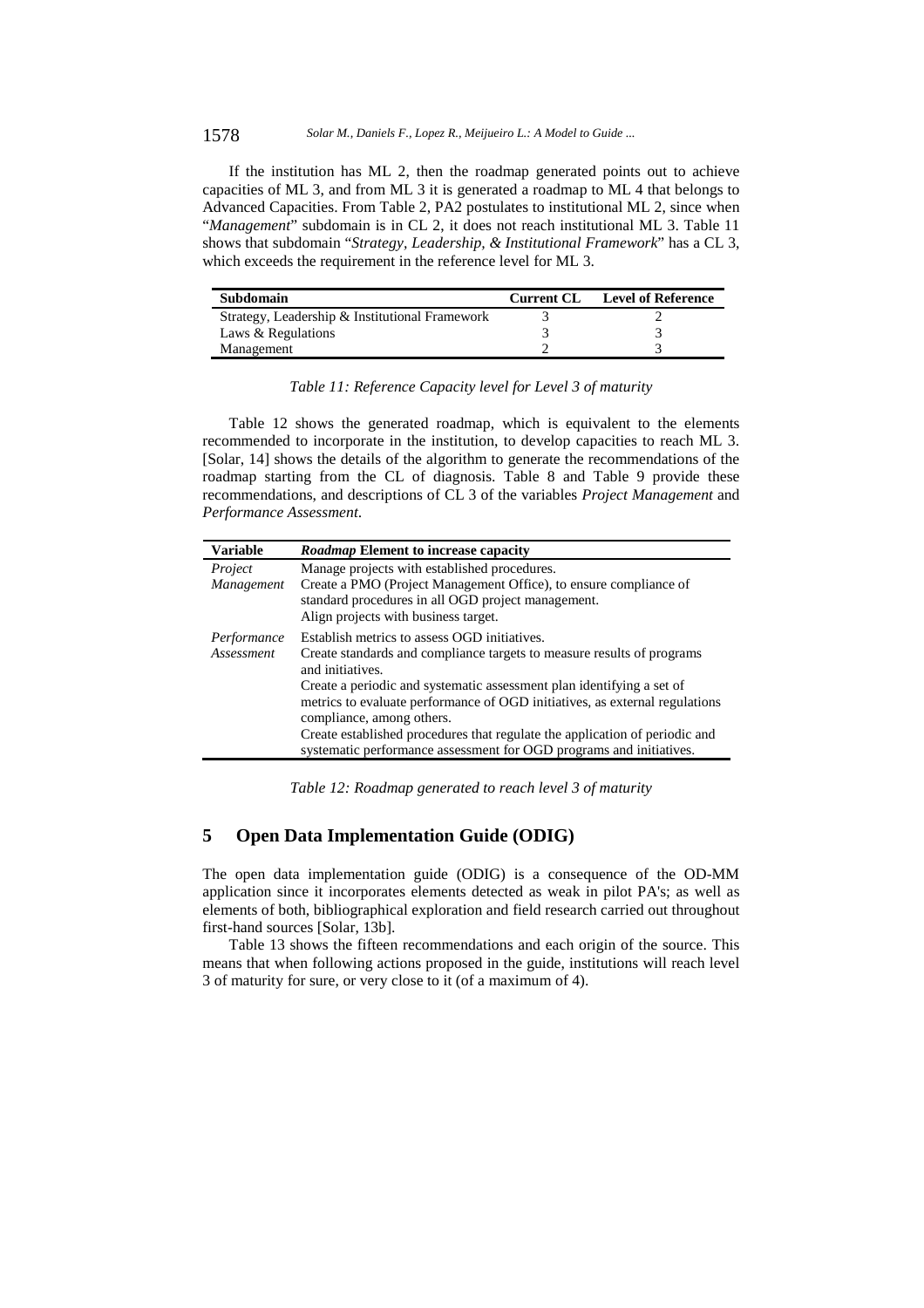The most common recommendations that were automatically generated by the algorithm [Solar, 14] to improve the less-developed variables (V1 to V13 averaging below 2, in grey in Table 7) and addressed to all PAs are the following:

- **Rec1.** Create training initiatives on issues related to OGD, as the use of IT tools, digital communications systems, office automation, e-services, etc. Create an OGD specific training plan identifying the needs of training and other relevant matters, where staff responsible for OGD training requires an appropriate training.
- **Rec2.** Manage OGD projects with established procedures. Create a PMO ensuring the compliance of standard procedures in the management of all OGD projects of the organization. Align projects with business targets.
- **Rec3.** Establish metrics to assess OGD initiatives. Prepare a standard and compliance goals to measure results of programs and initiatives. Create a regular and systematic assessment plan to identify a set of appropriate metrics to evaluate OGD initiative performance, as the compliance of external regulations, among others.

The field research carried out through expert opinions as first-hand sources show that the most important lacks when implementing OGD are (see study in [Solar, 13b]):

**Exp1.** Lack of political will.

- **Exp2.** Lack of laws and regulations (including improving internal processes).
- **Exp3.** Lack of leadership.

Concerning the bibliographical research shown in [Solar, 13b], we can summarize the most important aspects as follows:

- **Exp4.** "Align OGD initiatives with the PA's goals", "institutionalize OGD initiatives" [Lee, 11], and "create and institutionalize a culture of OGD" [McDermott, 10].
- **Exp5.** "Consider conducting pilot projects" [Lee, 11], or "flagship initiatives" in the Obamas' memorandum [McDermott, 10].
- **Exp6.** "Create and maintain a dialogue " [Kaufman, 12], and "use a democratic, bottom-up approach" [Lee, 11].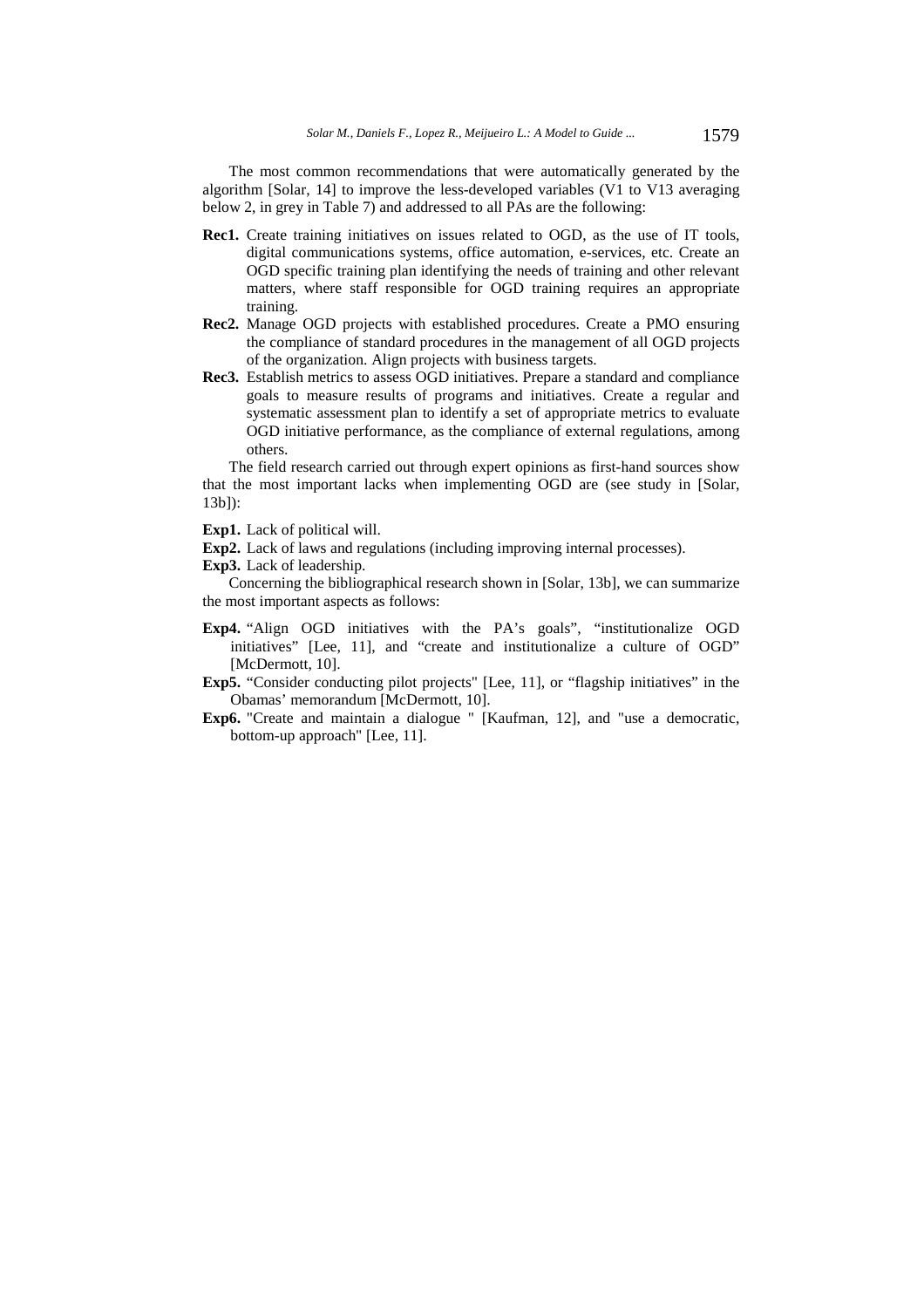| <b>Recommendation</b>                                                   | <b>Source</b>    |
|-------------------------------------------------------------------------|------------------|
| 1. The existence of an institutional framework with a recognized        | Pub <sub>1</sub> |
| organization for OGD                                                    |                  |
| 2. Existence of a recognized leader in charge of implementing an OGD    | Exp3             |
| initiative                                                              |                  |
| 3. Formulation of an OGD strategic development plan                     | V7 & V12         |
| 4. Construction and delivery of necessary laws to the congress for a    | Exp1             |
| better operation of the OGD                                             |                  |
| 5. Promulgation of policies and internal regulations                    | Exp2 & V5        |
| 6. Training plan in OGD                                                 | Rec1 & V6        |
| 7. Project Management Office development                                | Rec2 & V11       |
| 8. Have a performance assessment system of the projects                 | Rec3 & V13       |
| 9. Development of a study of required ICT infrastructure capacity       | V4               |
| 10. Gradually incorporate semantic technologies                         | V <sub>9</sub>   |
| 11. Development of a first OGI                                          | Pub <sub>2</sub> |
| 12. The existence and management of datasets indicators for access      | V10              |
| and/or downloading, together with data monitoring                       |                  |
| 13. Promotion actions for re-use                                        | V8               |
| 14. Existence of a channel for complaints and conflict resolution       | V <sub>3</sub>   |
| 15. Existence of a formal channel of participation and collaboration of | Pub <sub>3</sub> |
| civil society                                                           |                  |

*Table 13: A recommendation with a reference to the source that creates it.* 

## **6 Conclusions**

The OD-MM approach, model, and web tool grant several contributions to the adoption and improvement of open data implementation in public agencies:

- It is the first specially developed model used as a basis by developing countries.
- It allows PA's to fulfill a self-assessment through a web-based tool for simplicity and wider availability. None of the other models have this feature present.
- Simple and fast to use, since self-assessment tool does not require special technology training, and is freely available.
- Each application of the model automatically generates a roadmap with recommendations to evolve to a higher maturity level.

In summary, real contributions of OD-MM are its simplicity (self-assessment), and the roadmap, automatically generated with recommendations to improve.

From the results obtained, the implementation of Open Data presents important challenges in several fronts, being the following the most relevant:

- Experience in different countries demonstrates the need of training people that will be in charge of OGD in each PA, which requires time.
- The fact is that laws and decrees are not enough, it is fundamental to accompany them with an accordingly assignment of resources for their implementation.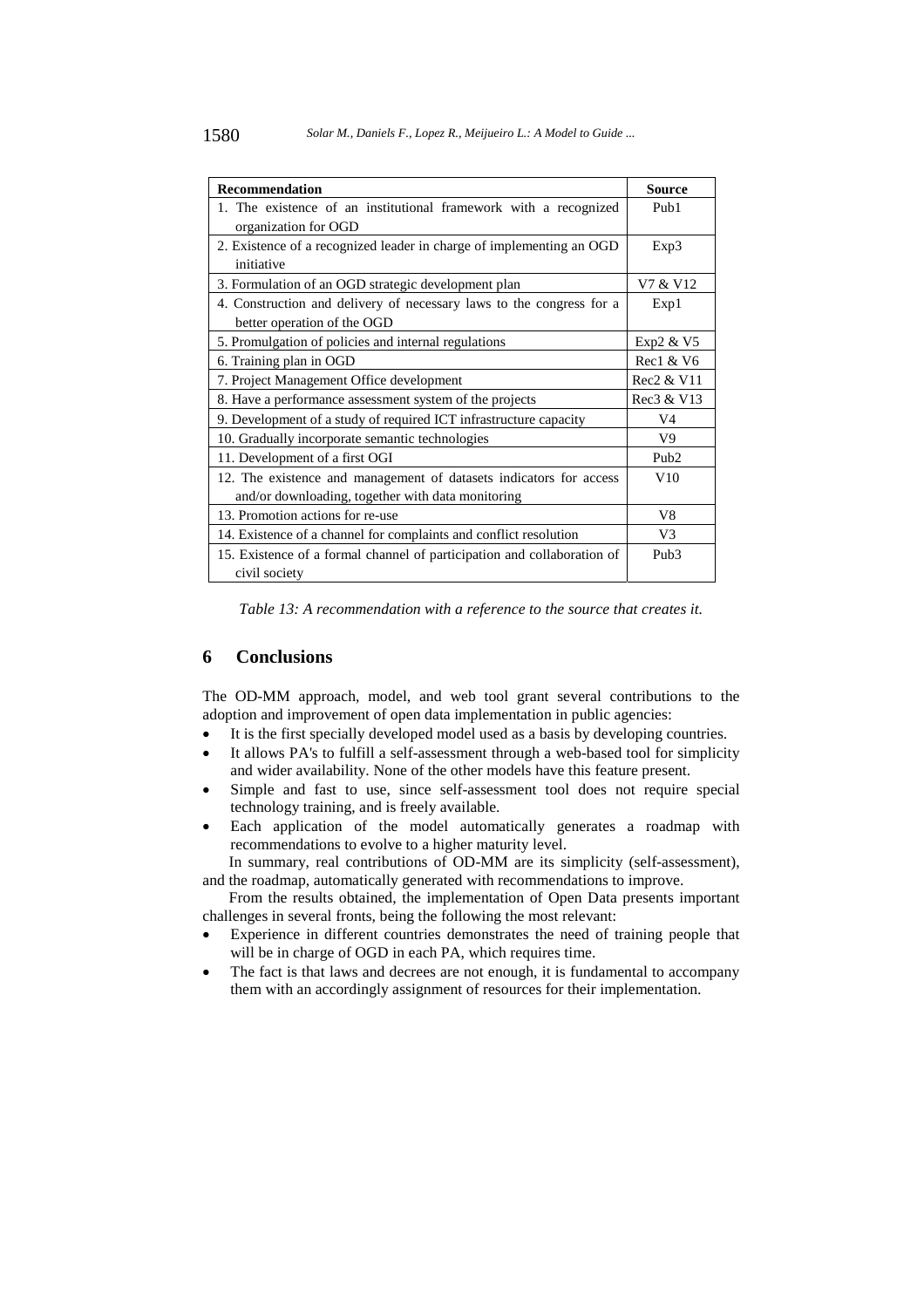Finally, and perhaps the most important, it is necessary to emphasize the requirement of a strong political support, and consider OGD as a fundamental policy to improve transparency of a government. Without an appraisal of the political world, any effort will only remain as a declaration of good intentions. Even more, this support should be reflected in the assignment of resources. As any other public policy, implementing OGD requires time, and money; this may allow people in charge to fulfill it.

The new elements in the actions proposed by the ODIG are the formulation of OGD training plans, the formulation by the PA of a strategic OGD development plan, and having a performance evaluation system of OGD projects, including the development of a PMO.

The experience of applying a pilot to ten PA's in three Latin American countries, demonstrates that the presented ODIG, assumes its weaknesses detected in the diagnosis of these PA's. Therefore, when following the actions proposed by ODIG, these PA's will reach level 3 of maturity, or very close to it (from a maximum of 4), for sure.

#### **Acknowledgements**

The authors would like to thank Gonzalo Valdes, Gastón Concha, Cristián Torres, and José Gleiser for their work in the project. This work was partially supported by the grants DGIP 241142, International Development Research Center (IDRC/CDRI) with the collaboration of Inter-American Organization for Higher Education (OUI).

## **References**

[Berners, 09] Berners-Lee, T.: Linked Open Data. What is the idea? 2009. http://www.thenationaldialogue.org/ideas/linked-open-data.

[Caballero, 08] Caballero, I., Caro, A., Calero, C. and Piattini, M.: IQM3: Information Quality Management Maturity Model. *Journal of Universal Computer Science*, vol. 14, no. 22, pp. 3658-3685. 2008.

[Dolog, 11] Dolog, P., Durao, F., Jahn, K., Lin, Y. and Peitersen, D.K.: Recommending Open Linked Data in Creativity Sessions using Web Portals with Collaborative Real Time Environment. *Journal of Universal Computer Science*, Vol. 17, No. 12, pp. 1690-1709, 2011.

[Gartner, 10] Gartner: Gartner Open Government Maturity Model. 2010. http://www.gartner.com/DisplayDocument?ref=clientFriendlyUrl&id=1390447

[Kalampokis, 11] Kalampokis, E., Tambouris, E. and Tarabanis, K.: Open Government Data: A Stage Model. *Lecture Notes in Computer Science* 6846, pp 235-246. 2011.

[Kaufman, 12] Kaufman, S.M. and Wagner, R.F.: Getting Started with Open Data: A Guide for Transportation Agencies. NYU Rudin Center for Transportation Policy and Management. 2012.

[Lee, 11] Lee, G. and Kwak, Y.H.: An Open Government Implementation Model: Moving to Increased Public Engagement. IBM Center for the Business of Government. 2011.

[McDermott, 10] McDermott, P.: Building open government. *Government Information Quarterly* 27, pp. 401-413. 2010.